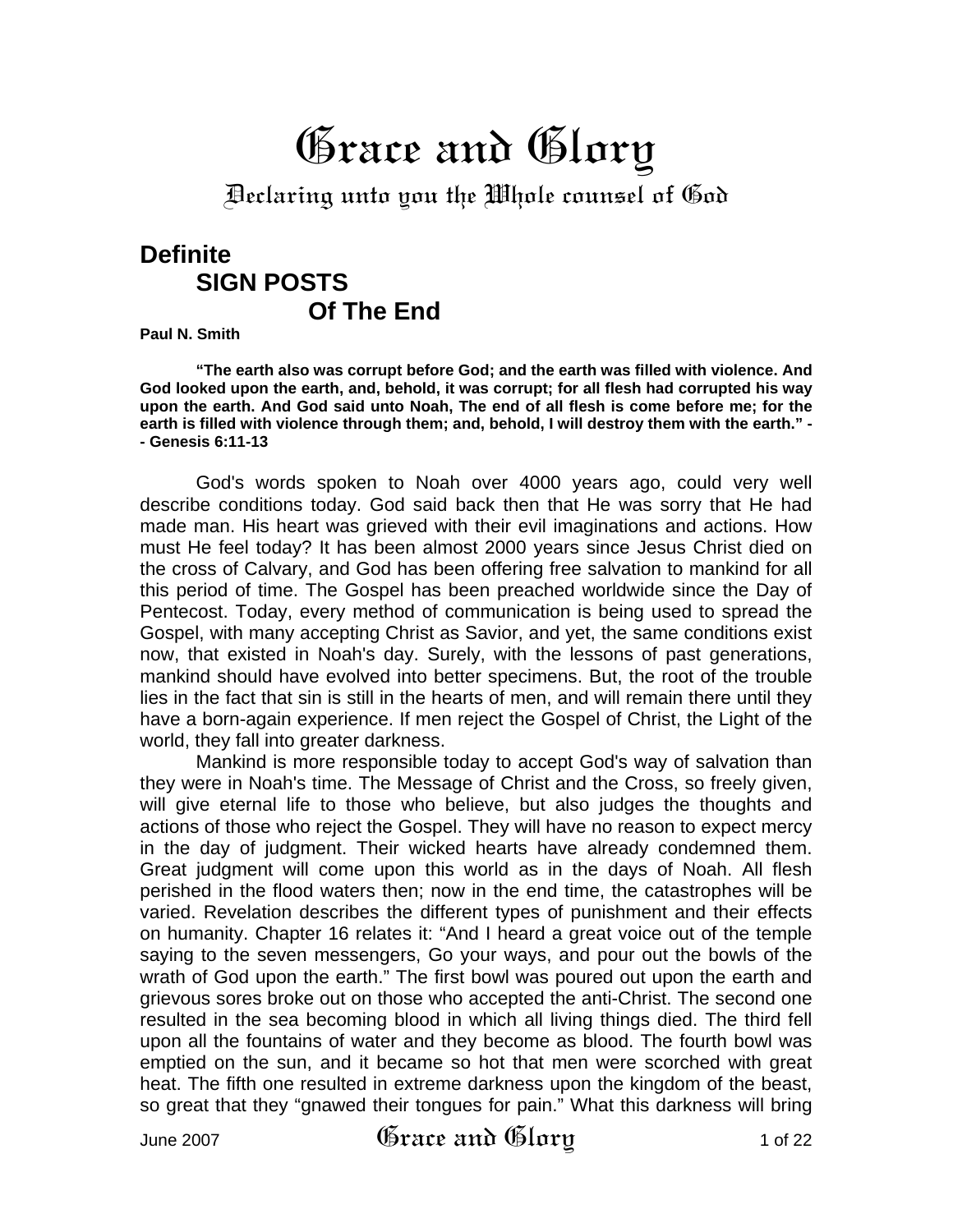is mysterious, but is probably a foretaste of the bottomless pit. The Euphrates river will dry up, enabling armies from the East to reach the land of Israel easily. "And the seventh messenger poured out his bowl into the air, and there came a great voice from the throne, saying, It is done (or, finished)!" This will be the signal for the final battle, called "Armageddon."

It seems that the flood waters of Genesis 6 were more merciful than what these judgments will be. If those chaotic events described above are not enough, read this: "And there were voices, and thunders, and lightnings, and there was a great earthquake such as was not since men were upon the earth, so mighty an earthquake, and so great." Religious Rome will be divided into three parts; cities of the nations will fall ... "Every island fled away, and the mountain were not found." And then comes the climax of God's display of wrath: "And there fell upon men a great hail out of heaven, every stone about the weight of a talent (100 lbs.); and men blasphemed God because of the plague of the hail; for the plague thereof was exceeding great." It is no wonder that Jesus said, "Except those days should be shortened, there should no flesh be saved; but for the Elect's sake those days shall be shortened" (Matthew 24:22).

NATIONS ARE STRIVING TO BRING STABILITY AND PEACEFUL ORDER TO THE WORLD. There is much to be done to establish an atmosphere that is free from fear of the threats of war. The United States has been trying to establish an end to civil war in Iraq, with little help from other countries, except Great Britain. Now, there are many demonstrations, calling for the removal of British troops from Iraq. The unrest in the Middle East is of vital concern to the world. The Soviet Union has been quiet for some time, but there has been contact between this country and the European Union. All nations will be brought into a conflict of great proportions, as the Scriptures tell us. They realize the devastation which would result from the use of today's weaponry.

The United States is trying to achieve peace with its enemies through diplomacy. Does the U. S. have the kind of diplomacy necessary to win Iran, Syria and Korea as friends and allies? We know by God's Word, that a global peace will be achieved by the influence of two men, who are known as the anti-Christ and the false prophet. One will be a political figure and the other, a religious leader, who will convince the ungodly world to cease all hostilities. They will then announce that peace and safety has been achieved. This team will deceive ungodly Israel in accepting them as their Messiah and Prophet.

We also learn from Biblical Prophecy that the Roman Catholic Church will be a great influence over both the religious as well as the political world. This church has always attempted to take control wherever possible. She has used her great influence with rulers and kings for centuries. Her power has waned in the past couple of decades, but now She is stepping up efforts to regain her lofty position. Revelation 17 and 18 describes her great downfall by the hands of the antiChrist and false prophet. They will use her until they have accomplished what they want, and then destroy her when she seeks to control them.

King Henry VIII broke away from the Roman Catholic Church in the 1500's, and established the Anglican Church. This has been England's church since then. This was done through much effort and bloodshed to gain freedom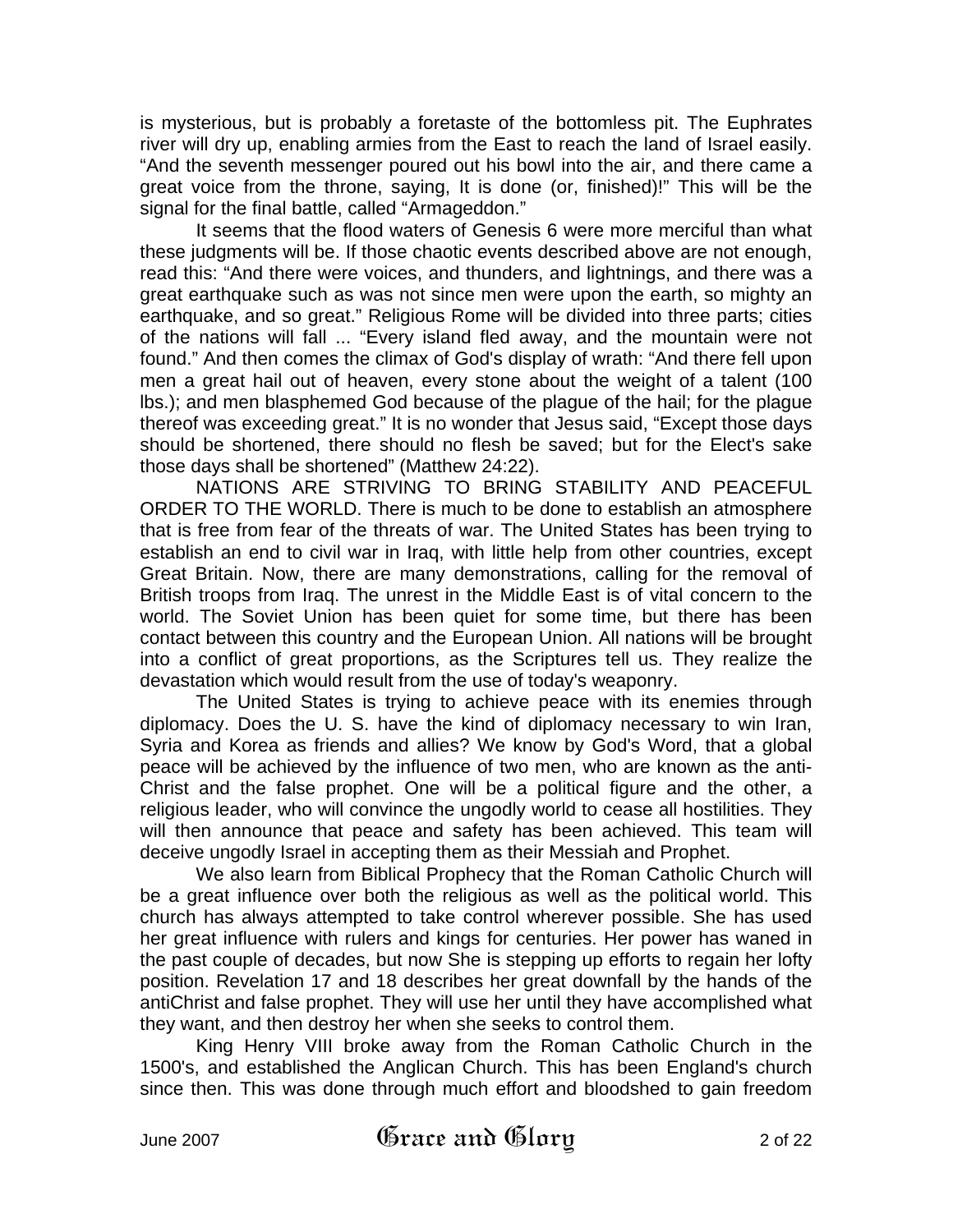from the oppression of Catholicism. The Times of London reported recently: "Radical proposals to reunite Anglicans with the Roman Catholic Church under the leadership of the pope are to be published this year, the Times has learned. The proposals have been agreed by senior bishops of both churches. In a 42page statement prepared by an international commission of both churches, Anglicans and Roman Catholics are urged to explore how they might reunite under the pope." The archbishop of Canterbury, head of the Anglicans, met with Pope Benedict XVI in Vatican City.

VATICAN GLOBAL TV NETWORK? There is a report that Pope Benedict is going to use a television network in fighting the secular materialistic liberalism destroying the moral fiber of Anglo-American society, especially among the youth, and stop its growth on the continent of Europe. He claims that Islamic Religious fervor dominates the mass media in the West. However, figures tell a different story. The Vatican is winning the religious media war hands down! Remember the record-breaking audiences that tuned in to see Cardinal Joseph Ratzinger conduct Pope John Paul's funeral, to the massive media coverage of the installing of Pope Benedict XVI. The slight figure of this Bavarian pope has become the most recognizable of personalities around the globe. He enjoyed total audiences in 2006 greater than the annual audiences of any single previous pope, and far greater than any other single religious leader in history!

THERE IS NO NEED TO TELL YOU THAT WE ARE LIVING IN THE END OF THIS AGE. There are many disturbing elements in the world. We are told daily of the crimes of hatred and violence, conspiracies, lies, frauds, all the weakness and frailty of mankind. What we need is Good News. We cannot expect any good news to come from a source that is rotten to the core. Men without Christ are hopeless, helpless and doomed. Read Psalm 14:1-3 for a perfect picture of present-day society.

THE GOOD NEWS IS THAT CHRIST JESUS CAME INTO THE WORLD TO SAVE SINNERS, AND THAT HE IS COMING SOON TO JUDGE UNGODLINESS. And it is good news to know that we need not be a part of this world's system. Jesus said of His followers, "They are not of the world, even as I am not of the world. I pray not that Thou shouldest take them out of the world, but that Thou shouldest keep them from the evil" (John 17:14-15). God counts His people as citizens of Heaven. We cannot change world conditions, but we are concerned for the souls that are spiritually blind and dead. God changes individuals when they accept His Son as their Savior, and then their lives affect others who need this born-again experience.

NOAH WAS NOT THE ONLY ONE OF HIS TIME WHO FOUND GRACE IN THE EYES OF THE LORD. There was another man who lived during this same evil time. His name was Enoch, and he walked and talked with God 300 years. During that time, the Lord told him many things. He knew that judgment was coming on the world at that time, and then of the future judgment that awaits the world now. See Jude 14-15. He warned people of his time that God knew what they were doing and that punishment was about to happen. Even though Noah and Enoch were faithful to preach God's Word, it did not change people's attitudes. It is the same today. The Gospel Message has lost its power, as far as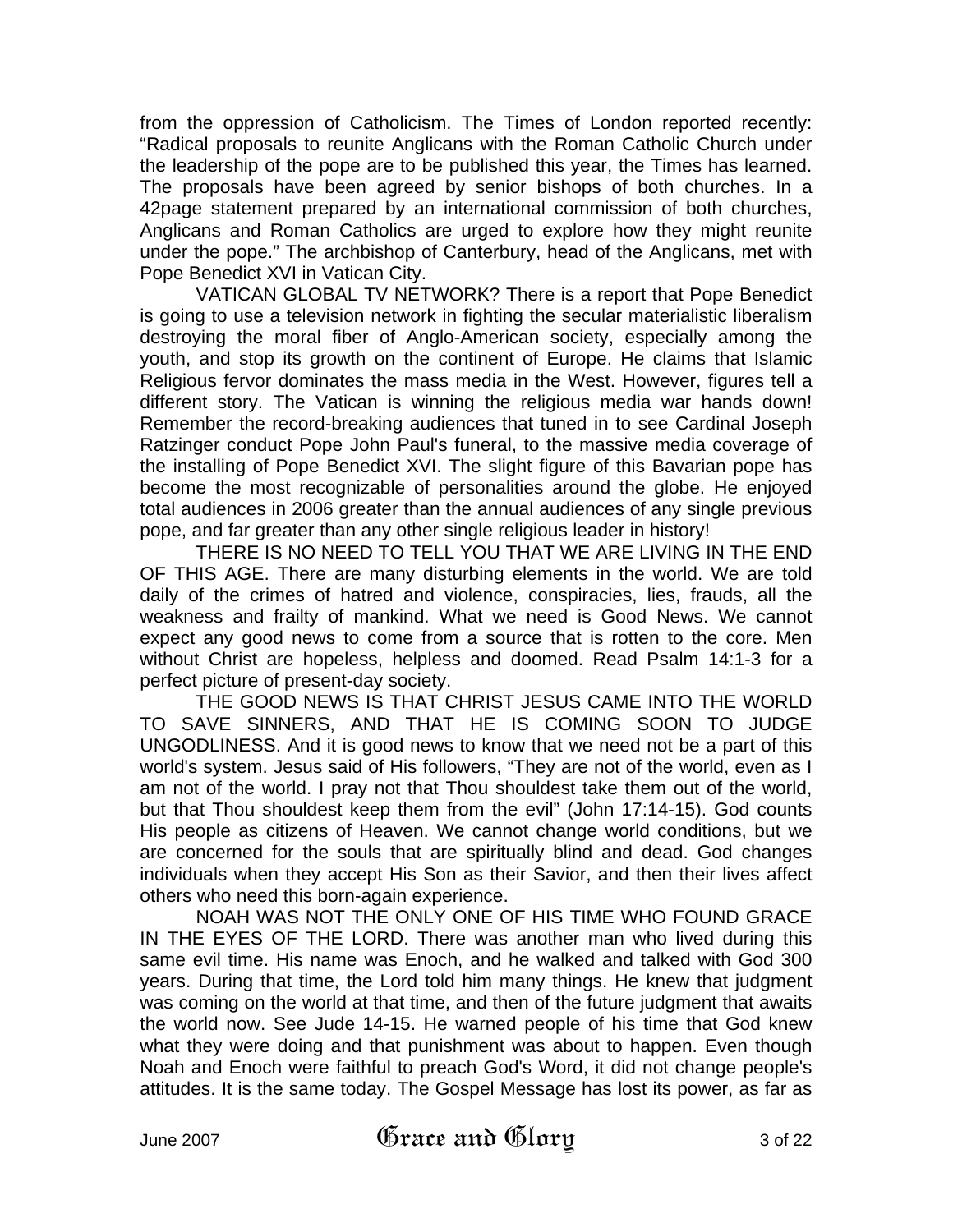men's hearts are concerned. To many it is just an idle tale. To others, they have heard the Gospel so often, rejected it, and now it means nothing to them. Let us not feel discouraged when someone rejects the Gospel; it has been the same since God began dealing with mankind.

ENOCH WAS TAKEN OUT OF THE WORLD BEFORE THE FLOOD CAME. What made Enoch different from other people of his time? It was not that he was more educated, more wealthy, more influential. He was different because he "believed God!" He was different because he walked with God, and talked with Him. He was different because he accepted the grace of God for himself. "By faith Enoch was translated that he should not see death; and was not found, because God had translated him; for. before his translation he had this testimony that he pleased God" (Hebrews 11:5).

"By faith Enoch was translated." This means that God had told him about translation, and that He would take him to heaven before the Flood, or before he died. Did Enoch laugh at such an impossible promise? Did he scoff in his heart that such a thing was not possible, because he had never witnessed it? Not finding such a precedent, did he discard these words as imagination? No, no, no! He believed God! This kind of faith makes the impossible, possible. Another fact we note is that "he was not found." So, they did look for him! Where could this strange man be? Where is this babbler who talked about wickedness and coming judgment? Where is this man who talked so much about his experiences with God? Search, they did, but they could not find him, because he had been taken out of this world.

WE HAVE THE SAME PROMISE TODAY THAT ENOCH HAD. It is found in Revelation 3:10: "Because thou hast kept the Word of My Patience, I also will keep thee from the hour of temptation, which shall come upon all the world, to try them that dwell upon the earth." Jesus was not speaking of everyday temptation of sin. He was talking about the 7-year Hour of Tribulation, that is fast approaching the world. He was speaking of that time when mankind will be tormented by fear, by the elements, by violence and by the forces of evil.

The promise is for those who keep the Word of His patience; that is, those who continually look for the coming of the Lord Jesus Christ. By faith, we will be translated, even as Enoch. There are some Christians today who are foolish enough to believe the Scriptures about Christ's return. Some of us don't want to be on earth when the Tribulation comes, any more than Enoch wanted to experience the universal flood. This hope enables us to endure the reproach that comes with being different from the world and the worldly church. Wonderful hope! Let us lay hold of it as we have never done before. Jesus could come any time. Let's get ready if we aren't; He will not wait for us to apply extra "make-up" or change our clothes. If the proclamation that Jesus is coming anytime, brings joy to your heart, you are in that "Enoch Company." Praise the Lord!

FORTY YEARS AGO, ON JUNE 5, ISRAEL LAUNCHED A PREEMPTIVE STRIKE AGAINST EGYPT, SYRIA AND JORDAN FORCES AS A DEFENSIVE MOVE. These three nations were confident they could destroy Israel, and they prepared their forces to strike. They formed a mutual defense treaty and ordered the UN contingent out of the Sinai Peninsula, and the peacekeepers ran like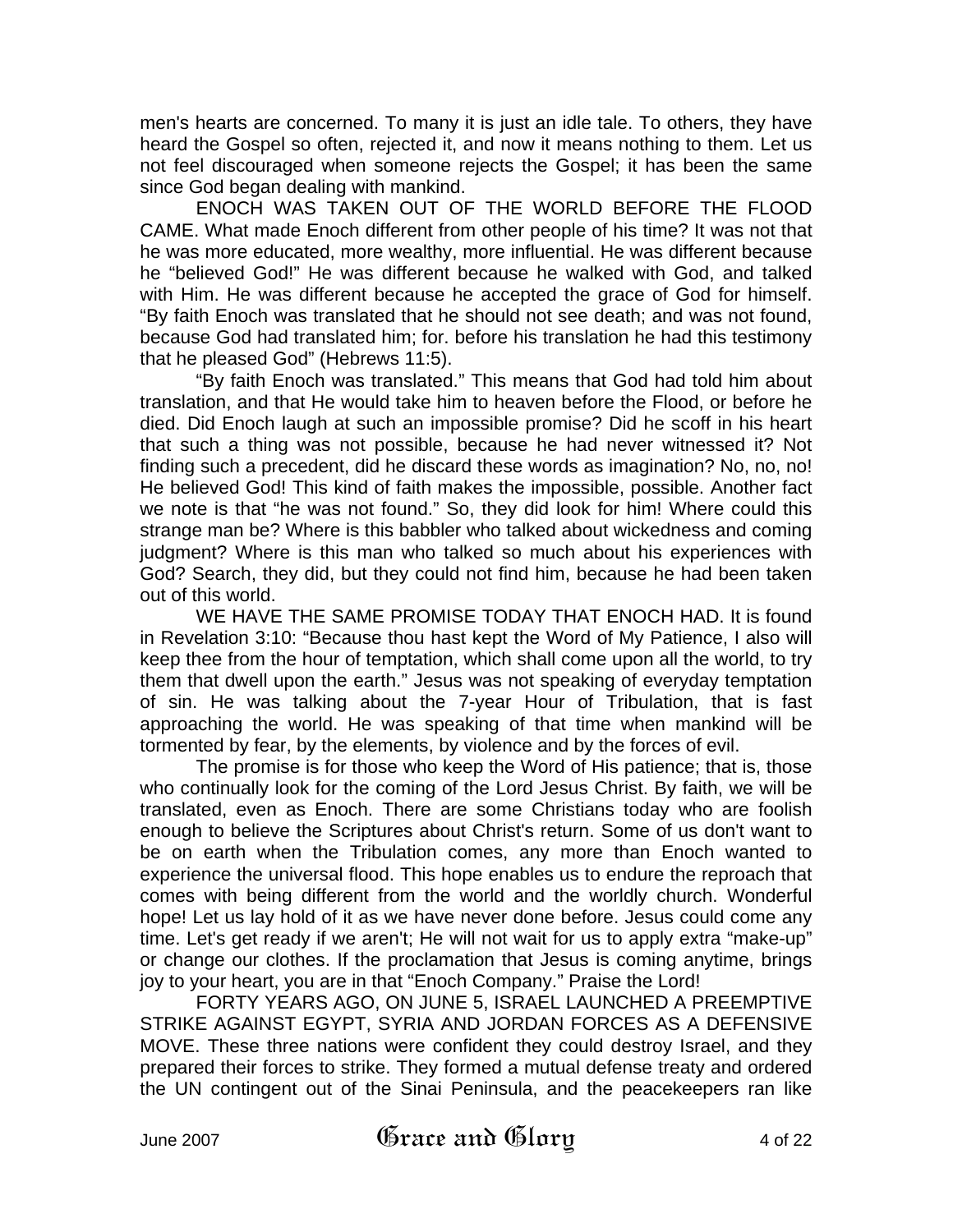scared rabbits. The Israelis made a fateful decision: they would not wait and become victims, so the IDF went after their enemies. Israel's victory mirrored Joshua's march around Jericho, when the walls fell flat. In six days, little Israel turned back its enemies and, in the process, also captured the Sinai Peninsula, Gaza Strip, Judea, the West Bank, the Jordan River, the Old City of Jerusalem, and the Golan Heights. What mighty things God will do for that nation, when the people turn to Him! This is an exciting time to live! Let's keep believing God!

\* \* \* \* \* \* \* \* \* \* \* \* \* \* \* \* \*

Labor Day Fellowship Meeting Saturday, Sunday and Monday until noon September 1 - 3, 2007

> GOSPEL FELLOWSHIP 13001 Grandview Road Grandview, Missouri

Pastor Gene Hawkins-announces that he and his assembly will host a Fellowship Meeting, all day Saturday and Sunday, and Monday until noon. For more information or reservations, you may contact Brother Hawkins at:

> 21801 Ray Lynn Road Belton MO 64012-9550 (816) 618-3306 -- (816-582-9873 - cell)

> > \* \* \* \* \* \* \* \* \* \* \* \* \* \* \* \* \*

# **BUILD BRIDGES, NOT FENCES**

There were two brothers who lived on adjoining farms, who were having a conflict. It was the first serious rift in almost 20 years of farming side by side. They had shared machinery, traded labor and goods as needed without a hitch.

Then the long collaboration fell apart, beginning with a small misunderstanding that grew into a major difference. Finally, it exploded into an exchange of bitter words, followed by weeks of silence.

One morning a knock came on John's door. He opened it to find a man with a carpenter's toolbox standing on the threshold. "I'm looking for a few days work," he said. "Perhaps you have a few small jobs I could help with?

"Yes," said the older brother. "I do have a job for you. Look across the creek at that farm. That's my neighbor; in fact, it's my younger brother. I ast week, he took his bulldozer over to the levee, and now there is a creek between us. Well, he may have done this to spite me, but I'll do him one better. See that pile of lumber by the barn? I want you to build me an 8-foot fence, so I won't be able to see his place, or his face, any more."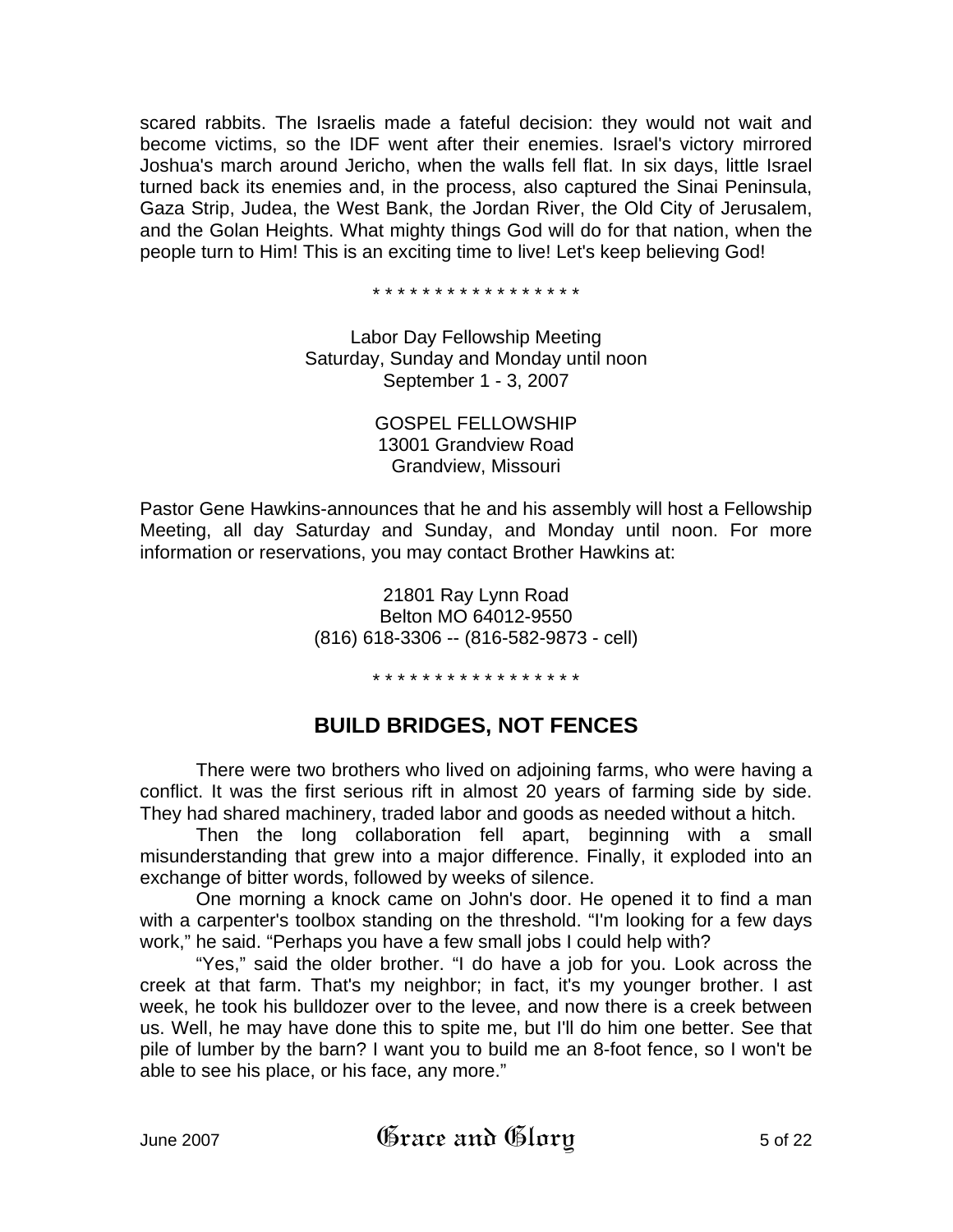The carpenter said, "I think I understand the situation. Show me where the post-hole digger and nails are, and I'll do a job that pleases you." The older brother helped the carpenter with the materials needed, and then was off for the day.

About sunset when the brother returned, the carpenter had just finished the job. The farmer's eyes opened wide and his jaw dropped. There was no fence there at all! It was a bridge spanning the creek. It was a great job with handrails and all. As he looked, he saw his younger brother coming across the bridge with his hand outstretched.

"You're quite a fellow to build this bridge instead of the fence I asked you for!" The brothers met in the middle of the bridge, taking each other's hand. When they turned, the carpenter was hoisting his toolbox on his shoulder. "No, wait! Stay a few days. I've got a lot of other projects for you," the older brother said.

"I'd like to stay on," the carpenter said, "but I have many more bridges to build."

## **JESUS, THE JUDGE**

#### **A. S. Copley**

**"Unto the angel of the church of Ephesus write, These things saith He that holdeth the seven stars in His right hand, who walketh in the midst of the seven golden candlesticks." -- Revelation 2:1.** 

The nine-fold description of Jesus in the first chapter of this book, is that of a Judge. To this church at Ephesus, He is seen walking in the midst of the churches; meanwhile holding the stars (the ministers) in His right hand of authority. The word "holdeth" is a very strong word in the original Greek. It means not only to hold fast, but to hold with mighty power, to control. There came to my mind five basic reasons for Christ's right to judge the Church.

(1) The Father gave Him authority to judge all men. "For the Father judgeth no man; but hath committed all judgment unto the Son. I can of mine own self do nothing; as I hear I judge, and my judgment is just; because I seek not mine own will, but the will of the Father which hath sent me" (John 5:22, 27, 30). This is why we view Him in Revelation 1 with His breasts girt about, His eyes as a flame of fire, His feet like fine brass as if they were burning in a furnace, and His voice as the sound of many waters.

(2) Calvary is the next basis for His judgeship. Jesus purchased us by His death on the cross. We belong to God by right of creation, and especially so by the right of redemption. Jesus gave Himself a ransom for all mankind; hence, we are not our own. We have been bought with a dear price, even by the precious blood of the immaculate Lamb of God. We have been purchased by that meritorious death, by which we have been delivered from the power of the enemy, and placed into the Father's care as a new creation. We are the rightful property of the Father and the Son; therefore, Jesus has authority to judge us.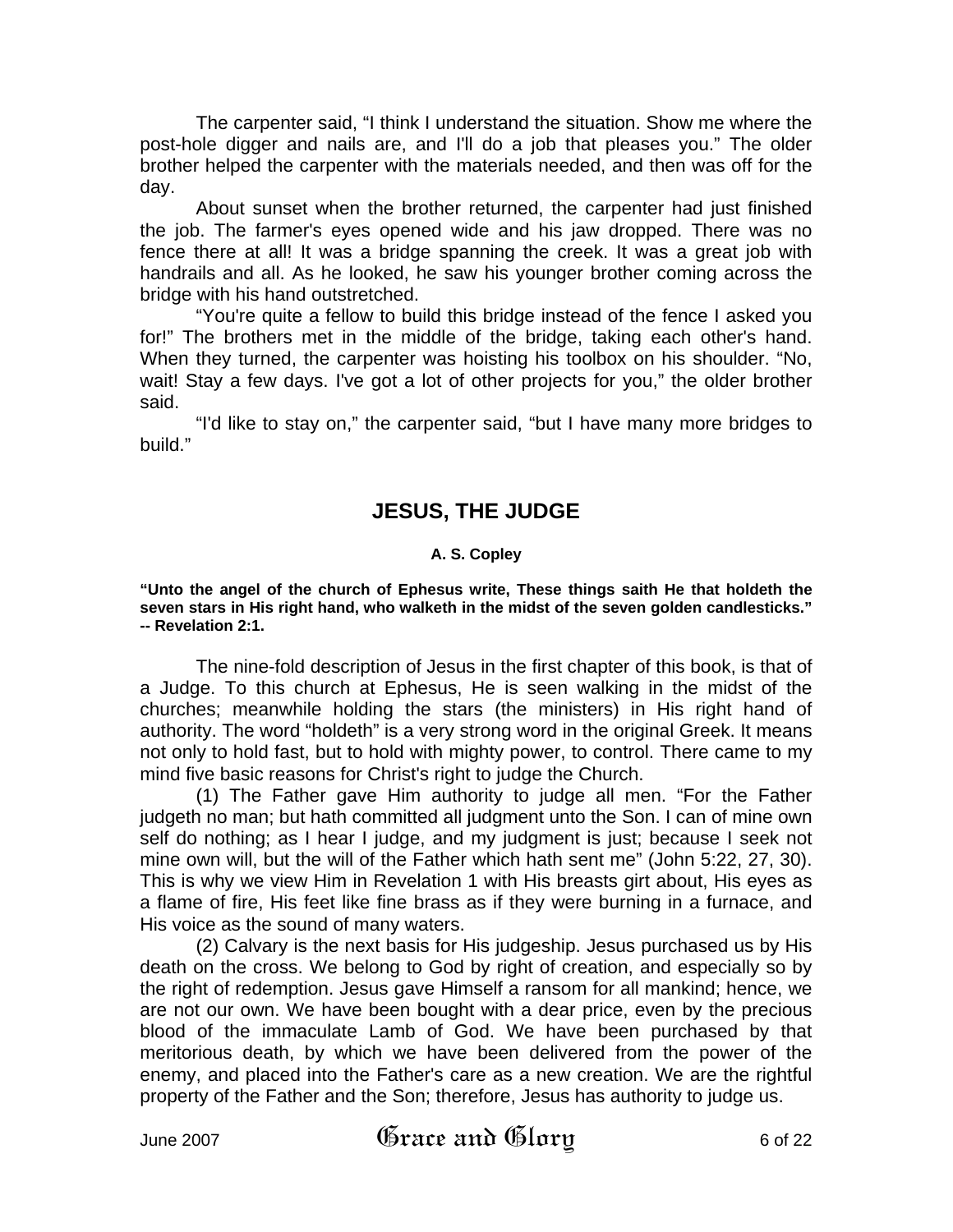(3) Pentecost is the next basis for Christ's judgeship. He went to Heaven after His death and resurrection, and sent "this

which ye now see and hear," as Peter declared. He sent the Holy Spirit, the Other Comforter. He had made this promise before His crucifixion: "I will pray the Father, and He shall give you another Comforter, that He may abide with you forever ... He shall teach you all things, and bring all things to your remembrance, whatsoever I have said unto you" (John 14:16, 26). The Holy Spirit is the chief Executive of the Godhead, performing the will of the Father and of the Son, on earth. He convicts sinners, leading penitents to the Savior; teaching, guiding, guarding, and correcting believers, so that they may walk worthy of the high calling in Christ. Therefore, Jesus has a perfect right to examine our walk and work, and pronounce sentence upon us.

(4) Jesus' Priesthood gives Him the right to judge. "He is able to save to the uttermost all them that come unto God by Him, seeing that He ever liveth to make intercession for them" (Hebrews 7:25). He is our Daysman right now in the Presence of God. His mediatorship is effective continually. His priesthood is untiring, unceasing, and absolutely perfect and sufficient; and while He is pleading for us on high, the Holy Spirit is pleading within us down here. The Father hears this double plea and keeps back nothing that is needed to give us victory and make us overcomers. Hence, Jesus has full right to judge us and report to the Father.

(5) Jesus Promised to Come Again, and take us out of this scene. He said, "I go to prepare a place for you. And if I go and prepare a place for you, I will come again and receive you unto myself, that where I am, ye may be also" (John 14:2-3). It is always a great comfort to me, that Jesus Himself is coming after us. He is taking care of us now through the power and comfort of the Holy Spirit; and He will not entrust our transit to Glory into the hands of Gabriel, the angel of information and mercy, nor to Michael, the angel of mighty power. He made two trips back to Heaven, and He knows how to grant us a safe journey up - past the principalities and powers, the organized forces of wickedness. Satan and his fiendish hosts would prevent our landing at the throne if they could. Thank God! They cannot. Therefore, our faithful Lord has a right to examine our walk and work and pronounce the verdict accordingly.

## **JUDGMENT IN PROCESS NOW**

The time and place of Jesus' judgment demands our attention. Therefore, I barely touched the five bases thereof. The question arises, When and where does our Lord judge the Church? The Holy Spirit gives us the answer. He is judging the Church here and now. It is generally thought that the judgment seat of Christ will come after death. Two Scriptures are usually quoted to teach it - Romans 14:10; II Corinthians 5:10-11. "But why dost thou judge thy brother? Or why dost thou set at naught thy brother? For we shall all stand before the judgment seat of Christ. For we must all appear (be made manifest) before the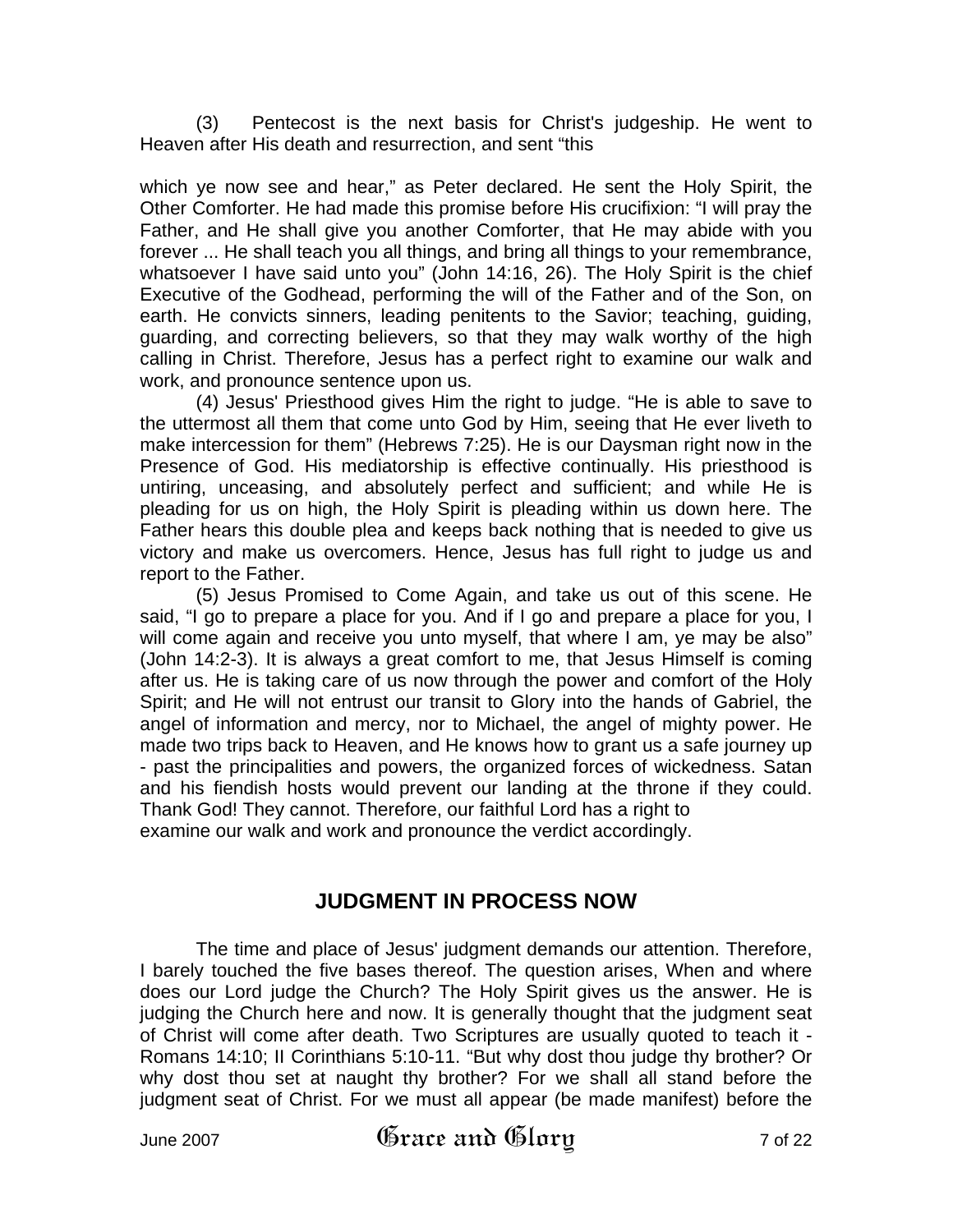judgment seat of Christ; that everyone may receive the things done in his body, according to that he hath done, whether it be good or bad. Knowing therefore, the terror of the Lord, we persuade men; but we are made manifest unto God, and I trust also are made manifest in your consciences."

The judgment of the saints in heaven may also have come by the fact that the nations will be judged from Christ's throne before the millennium, and the wicked dead will appear before the "great white throne" after the millennium. "When the Son of man shall come in His glory and all the holy angels (the saints) with Him; then shall He sit upon the throne of His glory, and before Him shall be gathered all nations; and He shall separate them one from another, as a shepherd divideth his sheep from the goats" (Matthew 25:31-32). "And I saw the dead, small and great, stand before God; and the books were opened; and another book was opened, which is the book of life; and the dead were judged out of those things which were written in the books according to their works" (Revelation 21:12). But, remember, that no throne is mentioned with reference to the judgment of the saints

## **THE JUDGMENT SEAT**

What and where is the judgment seat of Christ? Let us read John 19:13: "When Pilate, therefore, heard that saying, he brought Jesus forth and sat down in the judgment seat in a place, called the Pavement, but in the Hebrew, Gabbatha." The Greek word, translated judgment seat, is "bematos," from "bema." This word simply means a place, a step, a footstep, a raised step, a tribunal to speak from. Young says that it means a "footprint." Note carefully what John wrote about Pilate. He "sat down upon the bema in a place called Pavement." The Pavement was a mosaic of stones near Pilate's palace. Faucet informs us that Pilate's judgment seat was usually in his palace, but this particular time it was on the pavement. How simple was that judgment seat. Pilate sat down upon a step, a footstep, a raised step; that is, a place higher than the pavement, and Jesus stood before him on the pavement.

If Pilate's judgment seat, where Jesus was unjustly judged, was movable, why may not the just judgment seat of Christ also be movable? If criminals, supposed, or real, were brought before some step on which the governor sat for a short time, a place of his own choosing, may not our Lord arraign His own people any time and anywhere? The time and place of Pilate's tribunal was determined by circumstances. He was the man in authority and had the right to sit in judgment when and where he would. The conditions in Christendom make similar demands on the Head of the Church; and is He not the "Man in authority, having the right to judge when and where He will? Furthermore, our Lord's footprint is the standard, or rule of conduct. He says, "Come and follow me." The judgment seat either accuses, or exonerates us, according to our rule of action.

It follows, then, that judgment is taking place today. The Judge is walking in the midst of His people continually, with His flaming feet as the standard and His searching eyes as just examiners. Although the Lord is not walking in our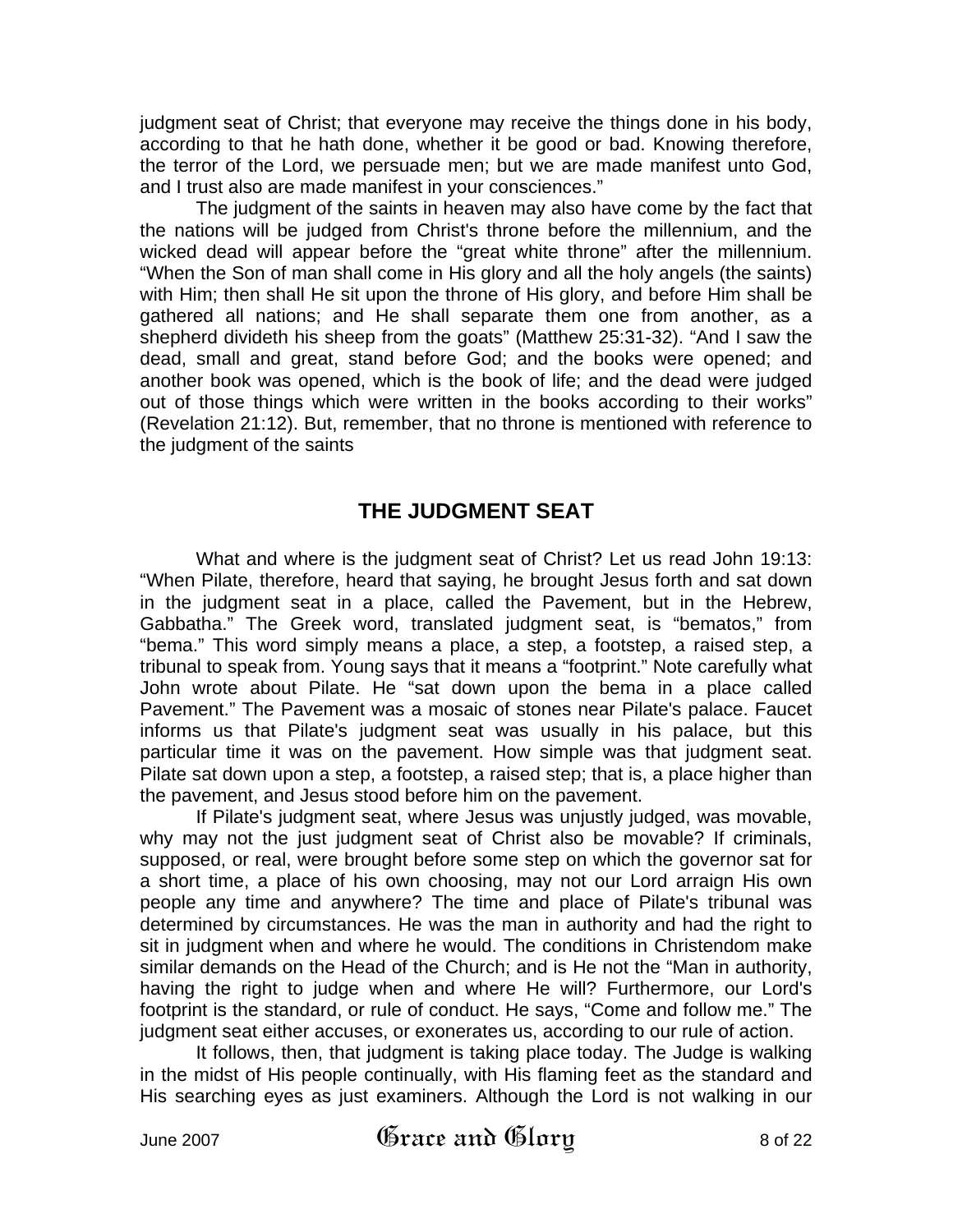midst in His physical body, yet by the agency of the Holy Spirit, and by means of the Word of God, He examines, corrects, instructs and encourages; and sentence is pronounced day by day. The Spirit also uses the saints in this ministry, as they give out the Word faithfully. "He that believeth on the Son of God, hath the witness in himself' (I John 5:9). Likewise, he that obeys the voice of the Lord has the witness in himself. The Lord pronounces a verdict upon our conduct and work as we walk in the Light.

## **PAUL'S PRACTICAL TEACHING**

"Let a man so account of us, as of the ministers of Christ and stewards of the mysteries of God. Moreover it is required in stewards, that a man be found faithful. But with me it is a very small thing that I should be judged of you, or of man's judgment; yea, I judge not mine own self; for I know nothing by myself, yet am I not hereby justified; but He that judges me is the Lord" (I Corinthians 4:1-4). The Lord searches for a faithful man, and then makes him a steward. He could not be a steward unless he was faithful and was judged and pronounced true in his former office; hence, worthy of a promotion. Some of the apostle's converts sat in judgment over his teaching and work. He gave them to understand that they were out of order in doing so. He did not even judge himself, but left that serious task to His Head, the Lord Jesus Christ. Paul was being judged continually, which the end of his career proves.

If the Apostle Paul, our pattern and teacher, was being judged continually, why not also his followers? And did not his very words judge them? Likewise, the judgment of our Lord has been in progress throughout this entire Church Age. John's vision of Him walking in the midst of the candlesticks includes this whole period. Therefore, He is judging you and me now. "Judgment must begin at the house of God; and if it first begin at us, what shall the end be of them that obey not the Gospel of God?" (I Peter 4:17). And that judgment is in this life, even "at us." He examines us by the Word: "For the Word of God is quick (living) and powerful (energetic) and sharper than any two-edged sword, piercing even to the dividing asunder of soul and spirit and of the joints and marrow, and is a discerner of the thoughts and intents of the heart" (Hebrews 4:12). We learn by the Word whether we are carnal, soulish, or spiritual. We learn all about ourselves. Our actions, and even our thoughts are weighed by the Word. We discover what pleases, or displeases the Lord. We can know whether we are walking worthy of our high calling in Christ, and in the good works ordained for us.

Because the judgment of the Church by the Lord is in progress, the apostle said, "Therefore, judge nothing before the time, until the Lord come, who both will bring to light the hidden things of darkness and will make manifest the counsels of the heart; and then shall every man have praise of God." Paul had said before, "If I come short, He keeps me right. He found me faithful in witnessing for Jesus before He appointed me to be steward over His spiritual house. Five years or more rolled by from the time of my conversion until the Holy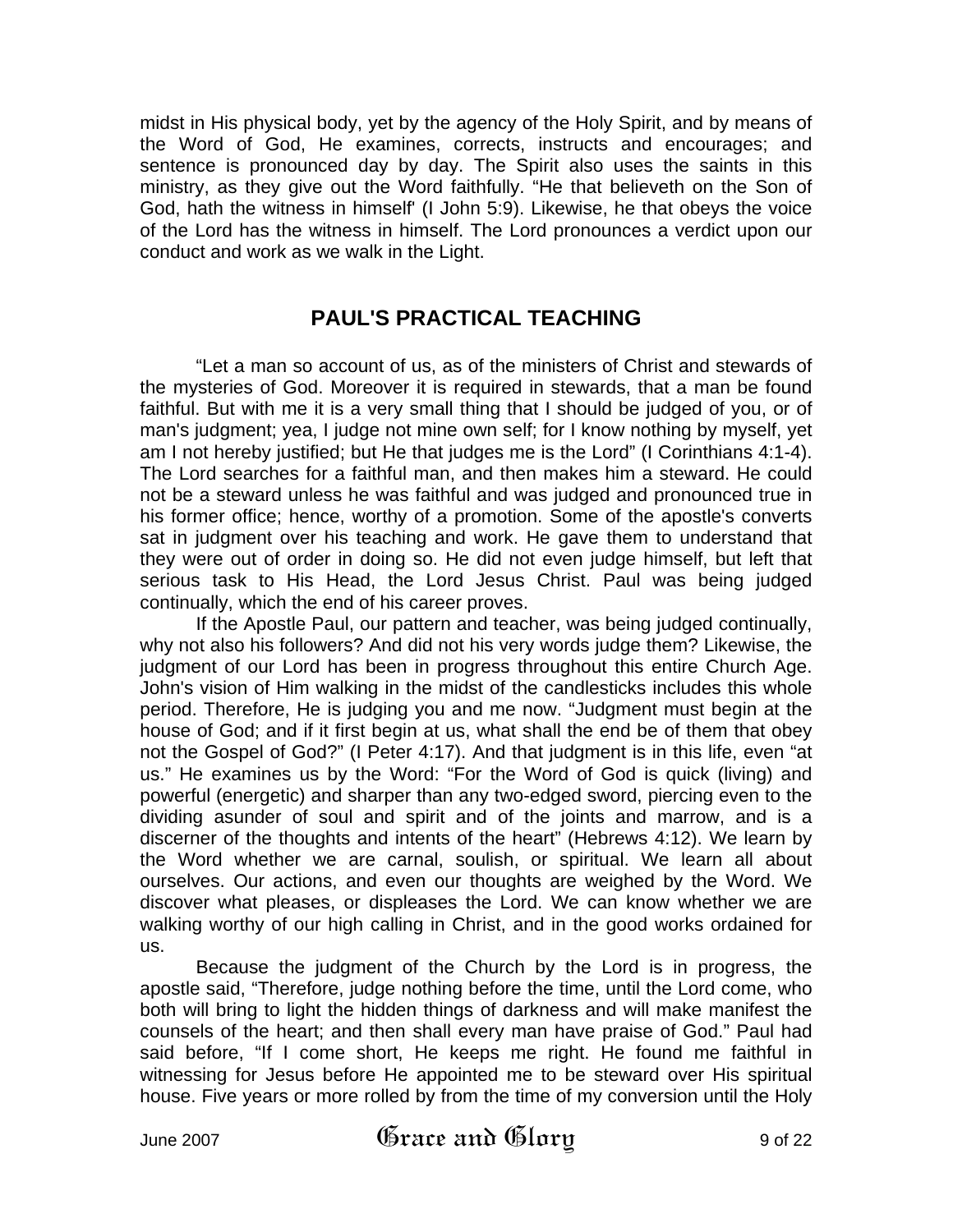Spirit separated me and Barnabas to the Gospel work (Acts 13). Therefore, you have no right to sit in judgment over my teaching and toil. I get my instructions from the skies. The Lord is over me and keeps me from error." That is Paul's meaning. And, every God-sent and faithful minister, or steward of Christ, holds the same attitude to Christ. He makes them competent and faithful ministers of the Gospel of Grace.

-- To Be Continued.

#### \*\*\*\*\*\*\*\*\*\*\*\*\*\*\*\*\*\*\*\*\*\*\* **READY FOR THE RAPTURE**

Ready for the rapture, Ready for the crown! Ready we must fully be. Body, soul and spirit, when the Lord comes down, Shall be happy, well and free. Changed in just a moment, spite of Satan's frown, Then to Glory we will flee.

And He wholly sanctifies, whom He seals and trains and tries, That translation glory they may see; Brother Paul has prayed for this - purest, highest bridal bliss Spirit, soul and body blameless be.

Do you wonder at the fight, as we walk in all the light? Satan seeks to make us fear and fail; He would dim our dove-lit eyes, rob us of our place and Prize, But through blood we surely shall prevail. - A.S.C.

## **ONE GLASS OF MILK**

A poor boy who was selling goods from door to door to pay his way through school, discovered that he had only a dime left, and he was very hungry. He decided that he would ask for a meal at the next house. However, he lost his nerve when a lovely young woman opened the door.

Instead of a meal, he asked for a drink of water. The young lady thought he looked hungry, so she brought him a large glass of milk. He drank it slowly and then asked, "How much do I owe you?" She replied: "You don't owe me anything. Mother taught us never to accept pay for a kindness."

He thanked her again, and as Howard Kelly left that house he not only felt stronger physically, but his faith in God and man was stronger also. He had been ready to give up and quit.

Years later, that young woman became critically ill. The local doctors were baffled. They decided to send her to a larger city, where specialists could study her rare disease. Dr. Howard Kelly was called in for the consultation. When he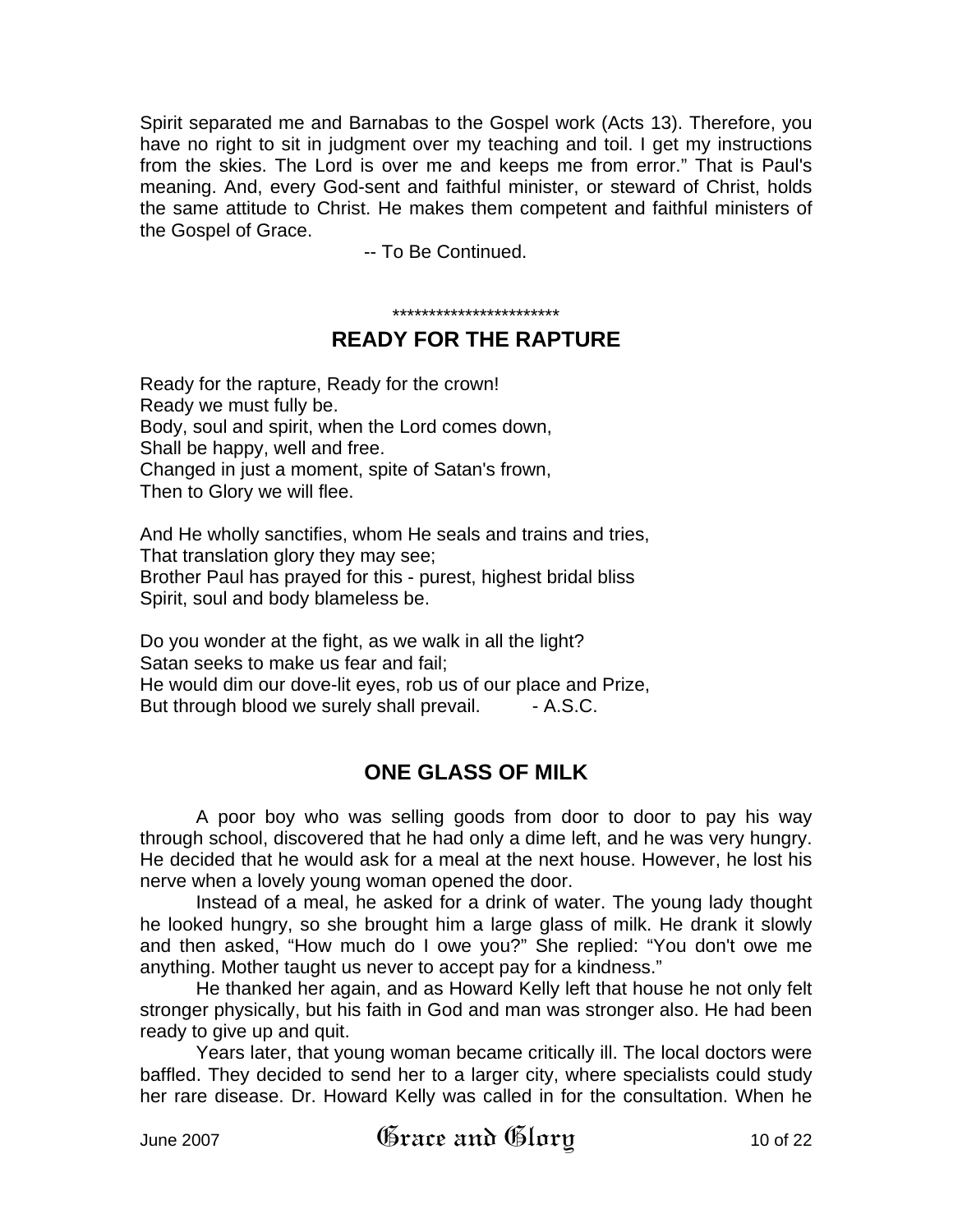heard the name of the town she came from, he went to her room to see her. He recognized her at once. He determined to do his best to save her life. He gave special attention to her case, and after a long struggle, the battle was won.

Dr. Kelly requested the business office to give him the final bill for approval. He looked at it, then wrote something on the edge, and the bill was sent to her room. She feared to open it, for she was sure that it would take the rest of her life to pay all of it. Finally, she looked and saw some words written along the edge of the bill. It read: "Paid in full with one glass of milk." Signed, Dr. Howard Kelly.

Tears of joy ran down her cheeks, as she gave praise to the Lord: "Thank you, God, that your love is shed abroad through human hearts and hands!"

#### \*\*\*\*\*\*\*\*\*\*\*\*\*\*\*\*\*\*\*\*

It's the "nobodies" SOMEBODY chooses so carefully. (Charles Swindoll)

#### \*\*\*\*\*\*\*\*\*\*\*\*\*\*\*\*\*\*\*\*

# **Editor's Reflections:**

**"From that time many of His disciples went back, and walked no more with Him. Then said Jesus unto the twelve, Will ye also go away?" -- John 6:66-67** 

We are saddened to witness the decline in church attendance, and this seems to be more pronounced within the "Grace" Churches. I have agonized, prayed earnestly for new people, blamed myself when people leave for various reasons, but none of this seems to help.

These verses are not new; we are all aware of them. Jesus did not have a church building in which to preach, but He did have a following. At times, the crowds grew exceedingly, as witness the feeding of the 5,000. This was one of the miracles Jesus performed which drew a crowd. When He began to preach the Word in depth, the crowds dwindled. If He didn't perform a miracle daily, the people lost interest in listening to His messages.

This particular occasion was after He had fed the 5000 people with the young boy's lunch of five loaves of bread and two fish. Instead of extolling the benefits of this particular bread and promising more miracles, Jesus began to explain the typical value of bread. He said, "I am the bread of life; he that cometh to me shall never hunger, and he that believeth on Me shall never thirst ... The Jews then murmured at Him, because He said, I am the Bread which came down from heaven." This is when reason displaced faith, and this little bit of truth offended them. Jesus continued with the same Message; He didn't soft-pedal any of the Truth just to appease them.

The more He taught about eating the True Bread from heaven, the less they wanted to hear. Their spiritual understanding did not go very deep. They were thinking only on a natural plane, and never did get the spiritual meaning of "eating Christ, and feeding on Him." He put on more pressure, as He said, "Your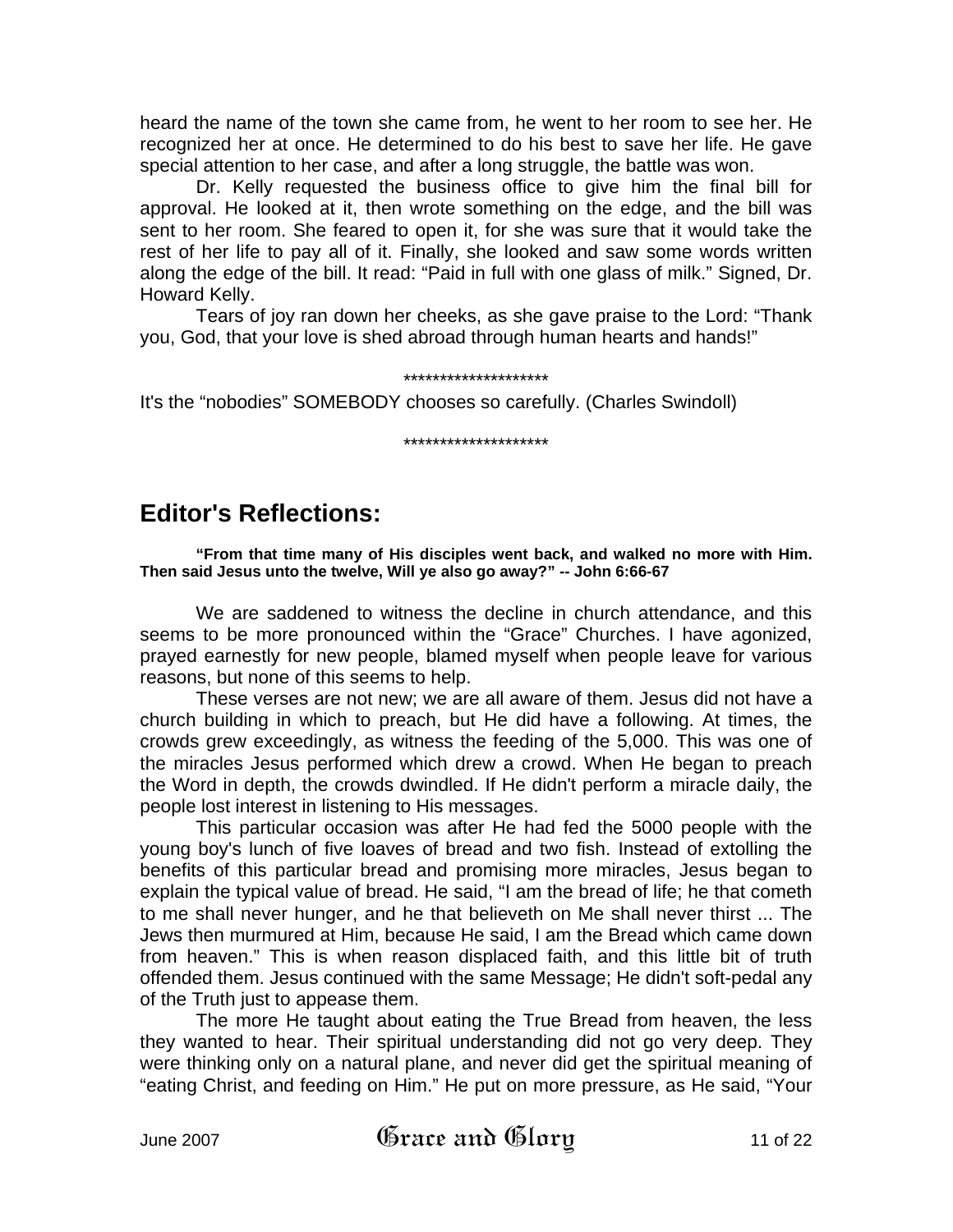fathers did eat manna in the wilderness, and are dead. This is the bread which cometh down from heaven,

that a man may eat thereof, and not die. I am that living Bread ... and the bread that I will give is my flesh, which I will give for the life of the world." The reasoning human mind immediately rejected such a thought, and said, "How can this man give us his flesh to eat?"

Jesus poured it on even more, "Verily, verily, I say unto you, Except ye eat the flesh of the Son of man and drink His blood, ye have no life in you." Many of the followers said, "This is an hard saying; who can hear it?" The same is true today. Many people are saved by hearing about salvation from one of the Gospel Records; perhaps John 3:16. As babes in Christ, they are content therein and cannot digest anything of a deeper nature. As these same believers are taken over into the Apostle Paul's writings, they hear truth that is difficult to understand; and, if they have not received the infilling with the Holy Spirit, they do not have the Revealer of Scriptures to help them. The Word they hear takes more and more chewing and meditation. Often, they have become so occupied with serving within the church, or with witnessing, etc., that they don't have time to study the Word. Finally, they make the decision to 1 look elsewhere for satisfaction in their spiritual life.

Jesus asked the twelve: "Will ye also go away?" Impetuous Peter spoke out and replied, "To whom shall we go? Thou hast the words of eternal life." Peter wavered for one brief period when Jesus was arrested, but he was restored and became a mighty preacher of the Word.

I know it is discouraging to study for a message, or Bible Study, and then see the church building almost empty. To witness this time after time, with the devil whispering negative thoughts in your mind, it takes a real effort to keep on. But, we must. Jesus also said, "Where two or three are gathered together in my Name, there am I in the midst of them. The Apostle Paul witnessed the same treatment in his day. Let us not dwell on the negative side, the empty seats, but rather on the faithful ones who still attend. In Heaven, we see a vast difference in number of the full overcomers typified by the four living ones and the 24 elders (Chapter 4-5), and the innumerable multitude of Chapter 7. Which number would you rather be a part of?

## **God's Symbols**

#### **Gene Hawkins**

**"Is there no balm in Gilead; is there no physician there? Why then is not the health of the daughter of My people recovered?" -- Jeremiah 8:22** 

The balm of Gilead evidently had a reputation for healing, but there seems to be no record that God ever used it as such. In our text, and also in chapter 48:11, it is apparent that God declares its inefficiency to produce the healing desired for this nation. God has used many symbols concerning healing as well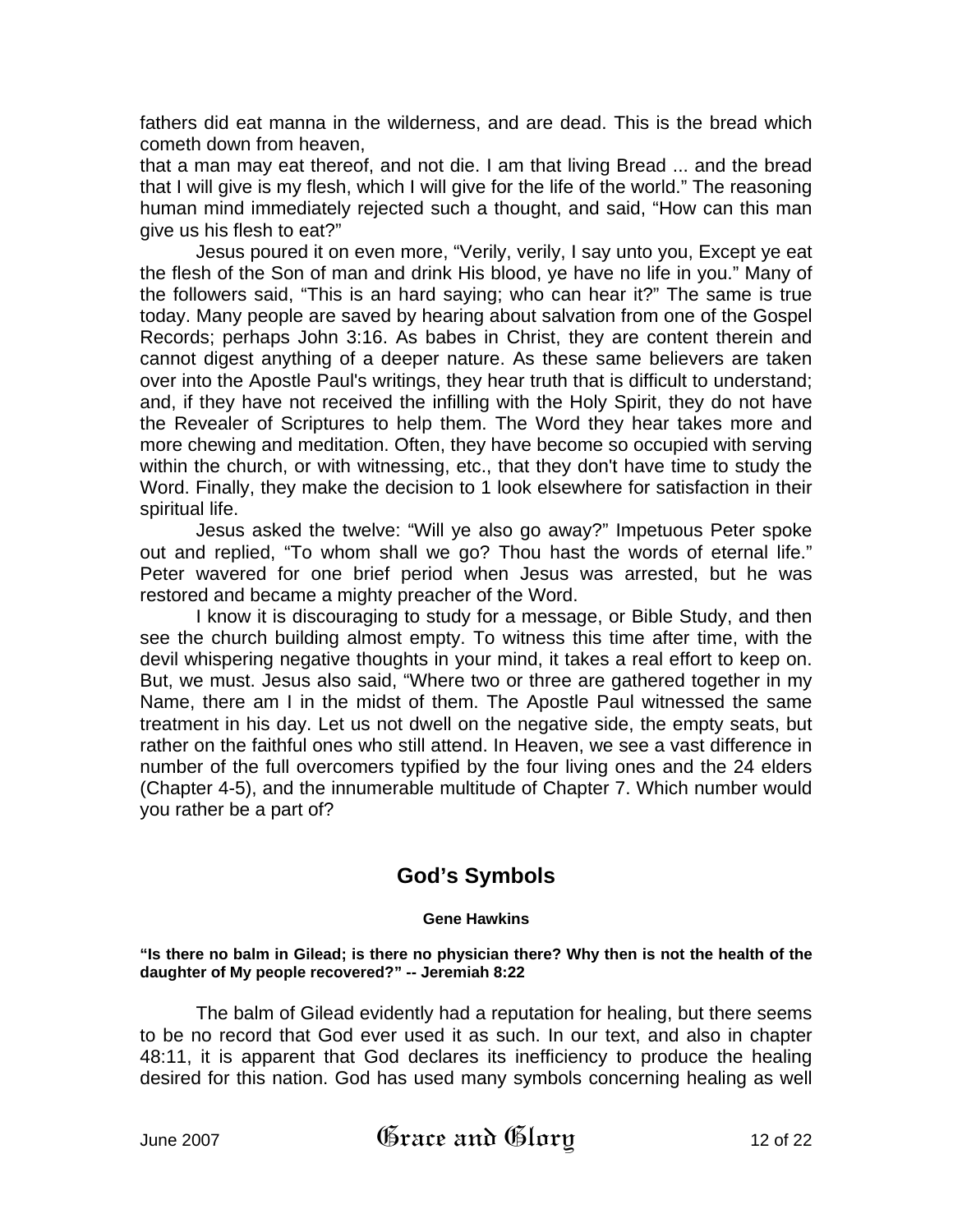as for other purposes. Symbols in themselves have absolutely no healing virtue; they are just that, symbols, and only God has the power to heal.

The bread and juice used in the communion service are but symbols, and like so many others which we shall see, have no power in themselves to make one pure and righteous, or to be accepted with God. It is necessary that we understand these God-given symbols, for if we do not, we will be robbed of spiritual blessing and wealth. The ones who do not understand the symbolic language of Revelation will indeed have to look on it as a "closed" book.

Jesus used symbols both in His teaching and in miracles. John 9 has the story of the healing of a man who was blind from birth. Jesus "spat on the ground and made clay of the spittle" with which He anointed the eyes of the blind man. He then told that man to go and wash in the pool of Siloam. Valuable and spiritual truth is seen in this act. The spittle, which was out of His mouth, speaks of the Word of God, Jesus Himself. By spitting on the ground, Jesus, who was the Word from eternity, shows that He became flesh and dwelt among us. It was Jesus who came down into the very dust of the earth, to be identified with sinful humanity, and thus is the Word of God made effective for us. It is this Message that still anoints our eyes today. Was there anything magical about the pool of Siloam? Certainly not. The word means "sent," and speaks of Christ who was sent into the world that we might experience the washing of water by the Word.

King Hezekiah was one of only seven good kings in Judah, but he was sick unto death, and God said that he was going to die. He turned his face to the wall and wept much before the Lord, and because of that, Isaiah was sent with the message to put a lump of figs upon the boil, and in three days he would recover, and go up once again to the sanctuary. Did the figs have any healing virtue? If that were the case, men would have gone to their olive yards and harvested them immediately for their own ills, and to sell. The word "lump" means "that which is pressed," and tells us of Christ who was pressed beyond measure by the judgment of God. Three days later, we see the effect of that pressure, as Hezekiah was raised up -- (II Kings 20).

The nation of Israel also experienced God's lessons taught by symbol. They had murmured incessantly from the time they left Egypt, and there came a day when God said, "It is enough!" He sent fiery (poisonous) serpents among them and many people died -- (Numbers 21). Moses was instructed to make a serpent of brass, like the fiery serpents and hang it on a pole. When anyone would look upon this serpent, he would live. This is the message of redemption today, in symbol. "Look and Live!" There was no power in that hunk of brass. Later, in their history, Israel evidently thought there was, for they burned incense to it and called it "Nehustan" - (2 Kings 18:4). Through this brazen serpent on a pole, God was preaching a message of Redemption. Christ was the fulfillment of that serpent of brass, as He was hanged on the cross. He was suspended between heaven and earth, accursed of God, having been made sin for us. It was He who endured the judgment hand of God. The result was, and is, life for us, but there was no healing power in that inanimate brass serpent made by Moses.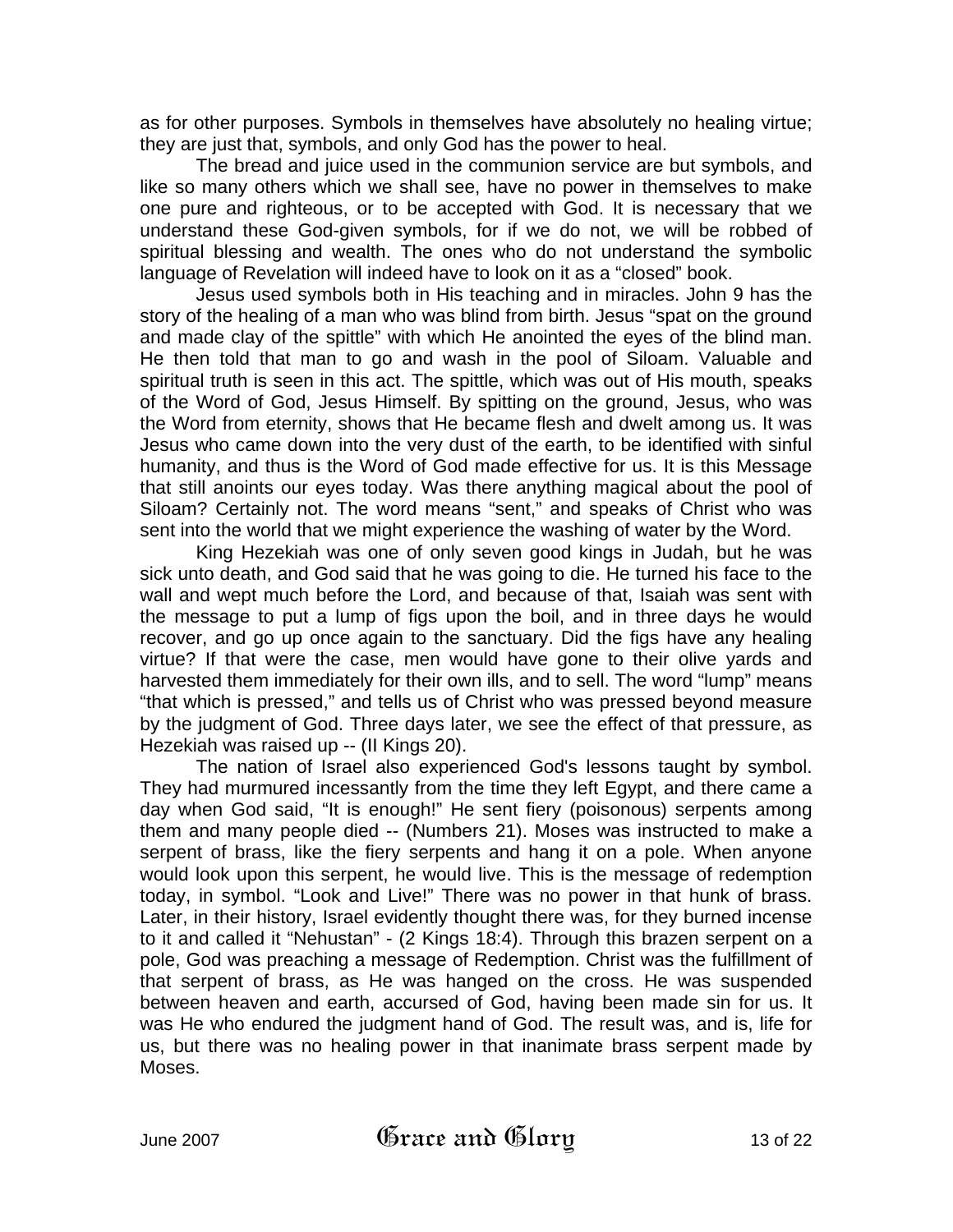The Ark, though ordained by God, was only a symbol. It was made of shittim wood, symbolic of Jesus' humanity. It was overlaid with gold, telling us of His Deity, but there was no power in, or of itself. Israel, once again, fell woefully short in recognizing its true meaning, for they began to treat it as nothing more than any other common idol. They had been severely smitten by the Philistines, and were persuaded that if they would take the ark to the battle with them, it would surely deliver them - (I Samuel 4:3). That proved not to be so, for not only was Israel once again smitten, the Philistines also stole the ark of God. The ark still meant something to Him, for He made the Philistines extremely uncomfortable while it was in their custody. He determined that Israel learn that is was the God of the ark that had the power. It is also so with all the symbols of redemption.

II Kings 5 records the glorious story of redemption using symbols to manifest this Truth. "Now Naaman, captain of the host of the king of Syria, was a great man with his master, and honorable, because by him the Lord had given deliverance unto Syria; he was also a mighty man of valor, **but he was a leper**" (5:1). This is the story of humanity in general. Regardless of how great one may be, or what pedigree he may have, notable with the elite of the world, all man are "lepers" in that they have sinned and come short of the glory of God. Leprosy, in Scripture, is symbolic of sin, and it is incurable, but for God. Naaman learned that lesson. His journey is typical of every sinner today. Ultimately, he came to the house of Elisha, the man of God, even as God "will see to it that someone will convey His Message to the needy. Naaman, like so many of us today, had his own idea of how things should be done. Elisha had sent a messenger to him, saying, "Go, and wash in Jordan seven times, and thy flesh shall come again to thee, and thou shalt be clean" (5:10).

Naaman was offended that someone of his rank would not merit a personal audience with the man of God in this matter, and he also took exception to a bath in the river Jordan. "Are not Abana and Pharpar, rivers of Damascus better than all the waters of Israel? May I not wash in them, and be clean? So he turned and went away in a rage." He clearly depicts the very nature of man. His reaction is typical of one under the conviction of the Holy Ghost. He, like most people, put forth his own "sensible" ideas. But, herein is the problem. God's Ways are not our ways. Jordan is symbolic, which name

means "Descender" or "Their Descent." It empties into the Dead Sea, and speaks of our going down into death with Christ. This river was used as a border between the wilderness and Jordan, and that border still exists today in our own spiritual experience; for we will never be able to take our place in Canaan - the heavenlies - unless we find experimental resurrection in Christ. When Israel crossed this river, as they came out of the wilderness, 12 representatives took a stone out of the riverbed after the waters had been cut off. Joshua was then instructed to put 12 other stones back in their place. It was Joshua, symbolic of Christ, who did all the work. As with us today, the 12 had nothing to do with placing those stones back in Jordan, the river of death. Christ, alone, took our old man down into death with Himself.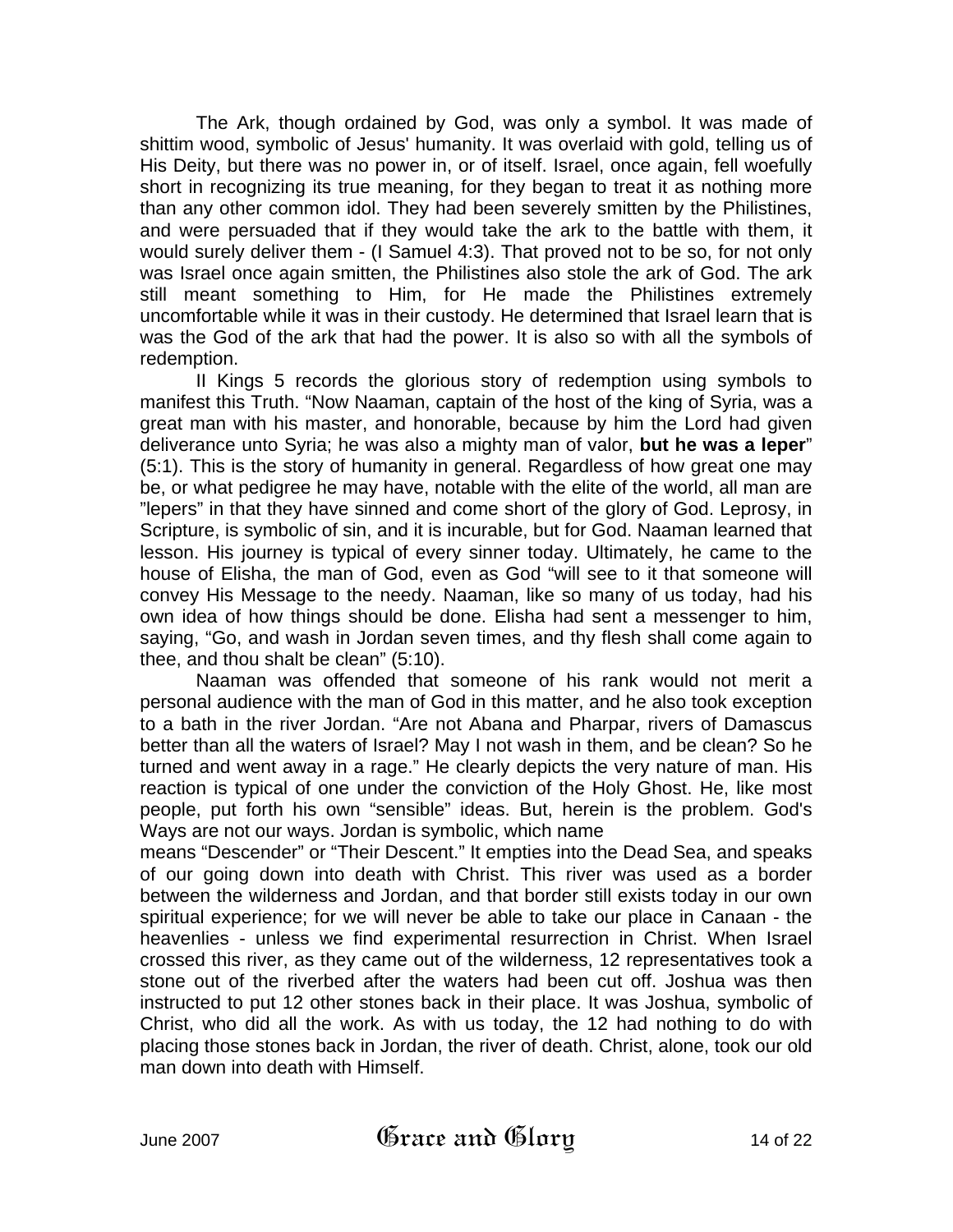Although Naaman had gone away in a rage, he finally relented. "Then went he down, and dipped himself seven times in Jordan, according to the saying of the man of God: and his flesh came again like unto the flesh of a little child, and he was clean" (5:14). This is a clear picture of the new birth. Every sinner must "go down" in obedience to the saying of the man of God. This was God's way for Naaman, but let us remember that there was no healing power in those muddy waters of the river Jordan. Had that been the case, every leper colony for miles around would have clamored to come to the river. Today, some enterprising entrepreneur would have cordoned off the place and charged an exorbitant price to spend a few minutes in the "miracle-working water."

Naaman's lessons are not over, however. He tried to pay the man of God for his services, but Elisha would have none of it. His action exemplifies Divine Grace, which tells us that God gives without measure, but without money and without price. Naaman desperately tried to persuade him, but .Elisha said, "As the Lord liveth, before whom I stand, I will receive none. And he urged him to take it; but he refused" (5:16).

Elisha's servant did not have the same spirit. He ran after Naaman, telling a false story about two young sons of the prophets had just arrived, and needed a talent of silver and two changes of garments. Naaman gladly gave Gehazi what he asked for, but Gehazi paid a tremendous price. Elisha asked his servant where he had gone, and again, Gehazi lied. Elisha replied: "The leprosy therefore of Naaman shall cleave unto thee, and unto thy seed forever. And he went out from his presence a leper as white as snow" (5:27). Men who preach and practice such a message of profiteering today, either in word or deed, are also in danger of severe consequences. They imply that the hearer will receive the desire of his heart, only if his request is accompanied by a "love-gift."

Naaman continued to be a receiver. "Shall there not then, I pray thee, be given to thy servant two mules' burden of earth? For thy servant will henceforth offer neither burnt offering nor sacrifice unto other gods, but unto the LORD" (5:17). Change had not only taken place in Naaman's body, but also in his heart. He had determined to worship only the God of Israel and took back this soil that he might sacrifice, as it were, from the land of Israel. The word "earth" carries the same meaning as the word "Adam," both meaning "red." It is symbolic of the blood of Christ, and Naaman, in spirit, recognizes that atoning blood. It is interesting that he sees the fallacy of his master's idolatry, and in effect asks God's pardon before he is required by his master to go to the temple of idols and bow before them. Elisha approved this request and replied, "Go in peace. So he departed from him a little way."

The communion service is also a lesson taught by symbol. The Apostle Paul instructs us: "For as often as ye eat this bread, and drink this cup, ye do show the Lord's death till He come" (I Corinthians 11:26). Jesus did not initiate this memorial feast until the last Passover, but He had introduced the truth of it in John 6, when He celebrated the second Passover of His public ministry, with the feeding of the five thousand. Through His discourse, He announced Himself as the "Bread": "For the bread of God is He which cometh down from heaven, and giveth life unto the world ... I am the bread of life ... I am the bread which came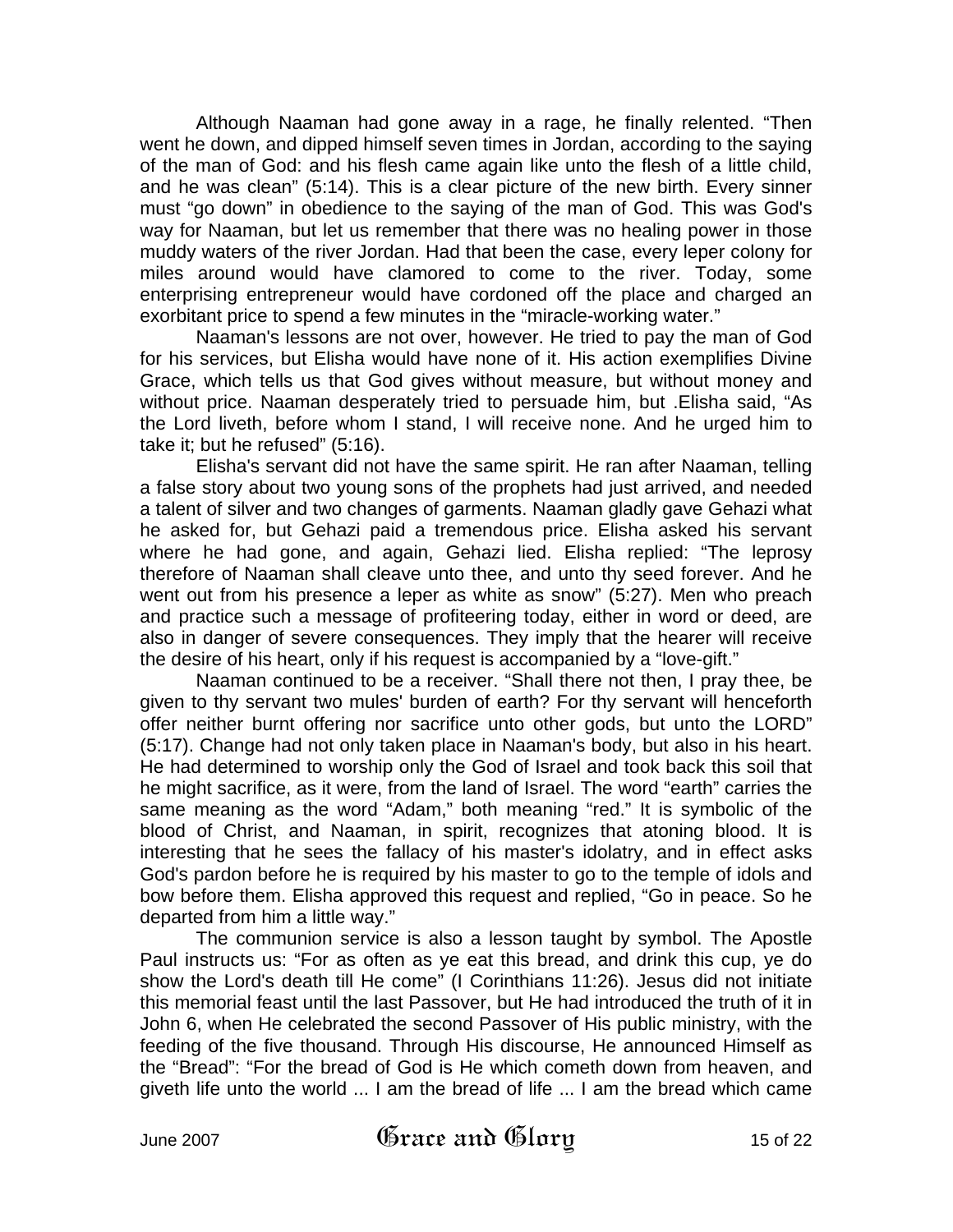down from heaven … This is the bread which cometh down from heaven, that a man may eat thereof, and not die ... I am the living bread which came down from heaven ... This is that bread which came down from heaven; not as your fathers did eat manna, and are dead; he that eateth of this bread shall live forever" (6:33- 58).

We are instructed to eat of this bread, but just what does that term mean? Some teach, just as the incensed Jews wrongfully perceived, that Jesus' words were to be taken literally. "Verily, verily, I say unto you, Except ye eat the flesh of the Son of man, and drink His blood, ye have no life in you" (6:53). However in Verses 47-48, we read: "Verily, verily, I say unto you, He that believeth on me hath everlasting life. I am that bread of life." Thus, believing and eating are the same thing, for they produce the same result. Jesus is telling us that His language is only symbolic, even as we have seen with all the other symbols of redemption. Faith in what they represent is the key to their effectiveness in our lives.

Some people teach that by taking the communion, one is proven to be "worthy," while another is found "unworthy." This teaching is absolutely contradictory to the words of Jesus. Eating this bread is the path to worthiness, not vice versa. Verses 56-57 indicate that the path to fullness of life is a continual process. Our eternal destiny is settled the moment we believe, for we have eternal life, but if we want to have the relationship with Jesus that He has with His Father, we must adhere to these verses. "He that eateth my flesh, and dinketh my blood, dwelleth in me, and I in Him. As the living Father hath sent me, and I live by the Father; so he that eateth me, even he shall live by me." This was a way of life for Jesus, and so it must become for us if we are to attain to the intimate growth and fellowship that these verses promises. It is a daily experience of continually believing His Word and interacting with Him, and this is not limited only to the communion feast!

\* \* \* \* \* \* \* \* \* \* \* \* \* \* \* \* \*

## **The Holy Spirit's Voice**

The voice of the Holy Spirit falls softly on my ear:

"look up, my love, be ready; Christ's coming draweth near."

I do not know the day or hour, but signs are all around,

Proclaiming that the time is near ... The evidence abounds.

-- Beula Clark

## **KEEP PRAYING - UNTIL GOD ANSWERS**

**When He seems not to hear, trust Him still.** 

June 2007  $\mathfrak{G}$ race and  $\mathfrak{G}$ lory 16 of 22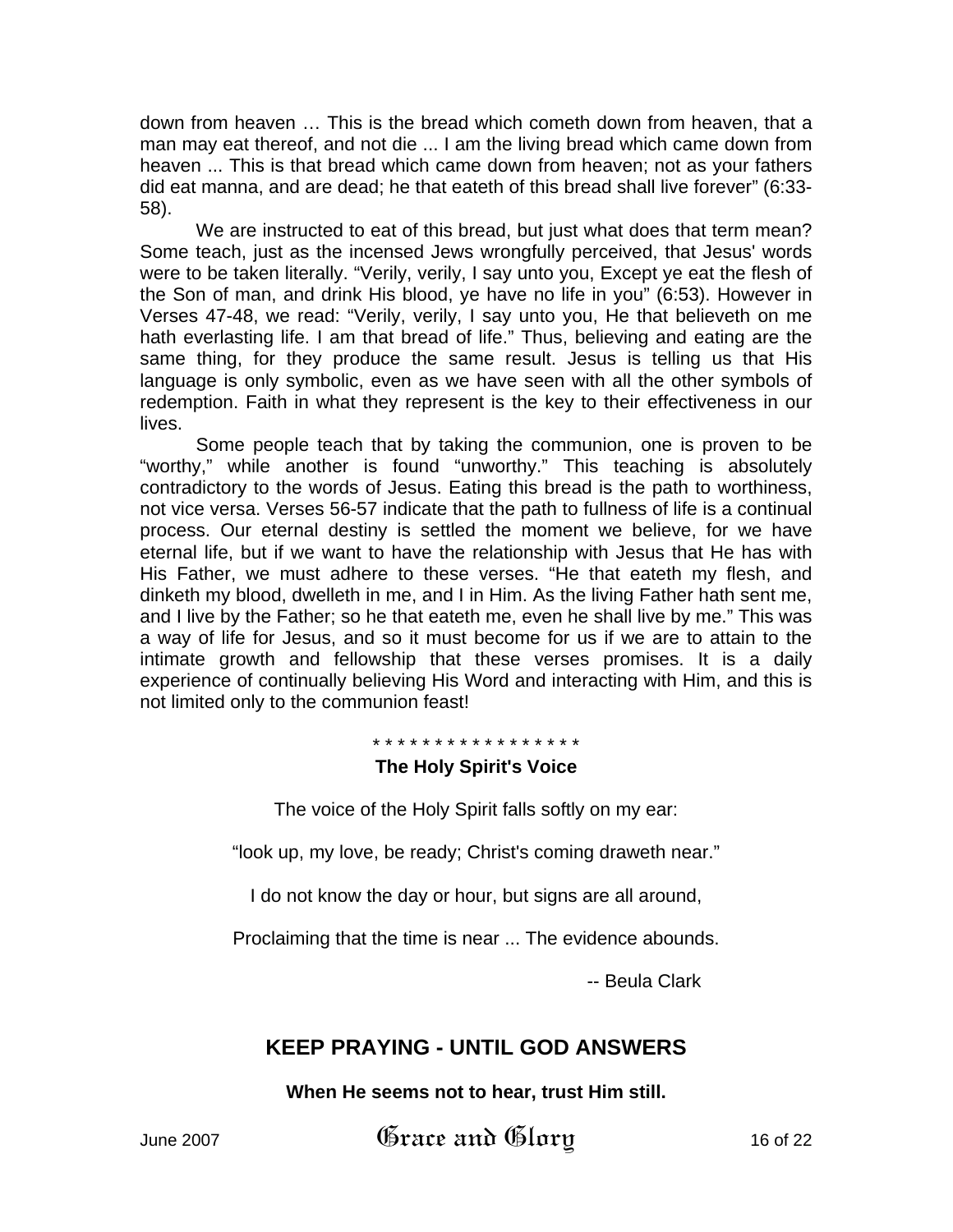There are two passages in the Gospel of Luke which throw a flood of light upon the question, "What sort of praying prevails with God and obtains what it seeks from Him?" This also leads to the question, "why is it that many prayers of God's own children come short of obtaining that which we seek of God?"

The first of these two passages is found in Luke 11:510. Our Lord Jesus Himself is the Speaker: "And He said unto them, which of you shall have a friend, and shall go unto him at midnight, and say unto him, Friend, lend me three loaves; for a friend of mine in his journey is come to me, and I have nothing to set before him? And he from within shall answer and say, Trouble me not; the door is now shut, and my children are with me in bed; I cannot rise and give thee. I say unto you, Though he will not rise and give him, because he is a friend, yet because of his importunity he will rise and give him as many as he needeth. And I say unto you, Ask, and it shall be given you; seek, and ye shall find; knock, and it shall be opened unto you. For every one that asketh receiveth; and he that seeketh findeth; and to him that knocketh it shall be opened."

KEEP ON PRAYING UNTIL YOU GET IT! The central lesson in this parable is that when we pray, if we do not obtain the thing the first time, pray again. And if we do not obtain it the second time, pray a third time, and if we do not obtain it the hundredth time, go on praying until we do receive it.

We should do much thinking before we ask anything of God and be clear that we ask according to His will. We should not rush heedlessly into God's presence and ask for the first thing that comes to mind without giving proper thought to it. But when we have decided that we should pray for something, we should keep on praying until we get it.

The word translated "importunity" in Verse 8 is a deeply significant word. Its primary meaning is "shamelessness"-that is, it sets forth the persistent determination in prayer to God that will not be put to shame by any apparent refusal on God's part to grant the request that we ask. This is a very startling way that our Lord employs to explain the necessity of importunity and persistence in prayer.

## **The Syrophencian Woman**

Our Heavenly Father delights in the holy boldness that will not take no for an answer. The reason why He delights in it is that it is an expression of faith, and nothing pleases God more than faith. We have an illustration of this holy boldness in the woman of Syrophencia, as recorded in Matthew 15:2128, concerning the healing of her daughter. She cried, "Have mercy on me, 0 Lord, Thou son of David; my daughter is grievously vexed with a demon."

The Lord seemed to pay no attention to her. He answered her not a word. His disciples besought Him, saying, "Send her away; for she cried after us." In spite of His apparent deafness to her appeal, she kept on crying. Then He turned to her with an apparently more positive rebuff: "I am not sent but unto the lost sheep of the house of Israel," for she was not of Israel. Then she worshipped Him and kept on calling to Him, "Lord, help me!"

Then came what almost appears to be a very cruel rebuff: "It is not meet to take the children's bread, and cast it to dogs." The word He used for dogs was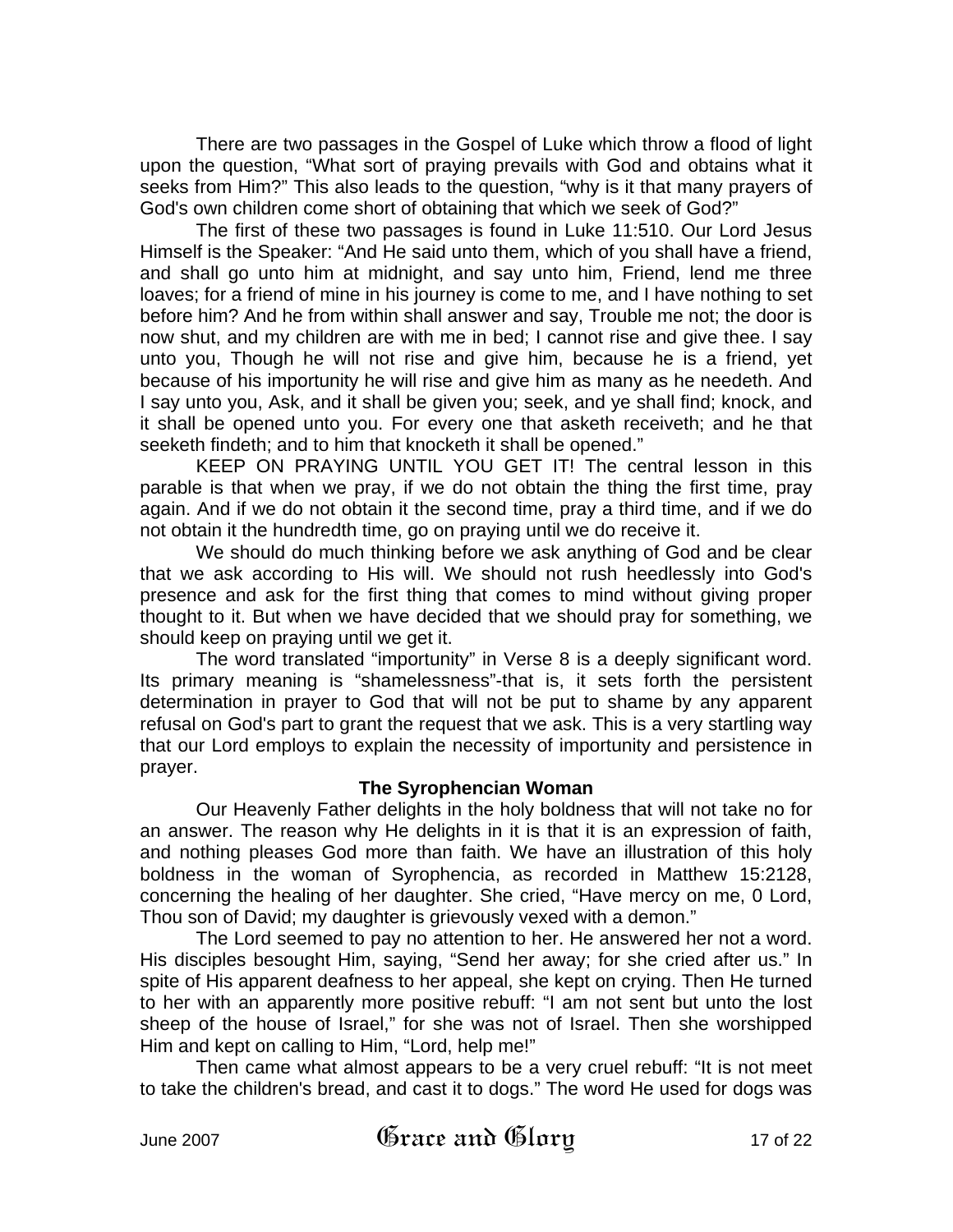a peculiar word that meant a little pet dog, and was not all as harsh as it seems, although it was an apparent refusal to hear her request. But, as we shall see, our Lord was simply putting her faith to the test that she might receive an even larger blessing.

Then she said, "Truth, Lord; yet the dogs eat of the crumbs which fall from the Masters' table." She refused to take no for an answer. Then came one of the most wonderful words of commendation that ever fell from the lips of our Lord: "Then Jesus answered and said unto her, 0 woman, great is thy faith; be it unto thee even as thou wilt. And her daughter was made whole from that very hour."

That sort of thing pleases God. He would have us exercise that kind of faith in His loving kindness, and in Himself, that even when He seems not to hear, we will trust Him anyway. God does not always give us the things we want the first time we ask, but let's not give up; keep on praying until we receive an answer. We should not only pray, but we should **pray through.**

Why is it that God does not always give us the things that we ask for, the first time we pray? The answer is plain: He wants us to have the far greater good of training us in persistent faith. For our own good, God compels us to be persistent in our effort. Just as men and women exercise their bodies to become strong and do extra-ordinary feats, He trains us to be made into strong men and women of prayer. He compels us to pray through.

There are many who pray for a thing once or twice, and when they don't receive an answer, stop praying. They call it "submission to the will of God." But as a rule, this is not submission to His will, but spiritual laziness and lack of determination in that most all-important of all human lines of effort - prayer.

We should be very careful what we ask from God; but when we begin to pray, we must never give up until we receive what we request, or until God definitely makes it, very clear that it is not His will to grant our petition. But let us always remember, God really is and He really does answer prayer!

I prayed 15 long years for the conversion of my oldest brother. When he seemed to be getting father and farther away from any hope of conversion, I prayed on. My first winter in Chicago, after 15 years of praying, never missing a single day; one morning God said to me as I knelt, "I have heard your prayer; you need not pray anymore; your brother is going to be converted." Within two weeks he was in my home, shut in from sickness which made it impossible to leave. Then, the day he left he accepted Christ over in the Bible Institute in Mr. Moody's office, where he and I went to talk and pray together.

I told this incident when holding meetings in a certain city. An elderly woman came at the close of the meeting and said, "I have been praying for the conversion of my brother, who is 63 years old, for many years, but a short time ago I gave up and stopped praying." She added, "I am going to begin my prayers again." Within two weeks she came and said, "I heard from my brother, and he has accepted Christ."

Oh, men and women, pray through, pray through, pray through! Do not just begin to pray for a little while and then throw up your hands and quit! Pray and pray until God bends the heavens and comes down!

-- R. A. Torrey (1856-1928)

June 2007  $\mathfrak{G}$ race and  $\mathfrak{G}$ lory 18 of 22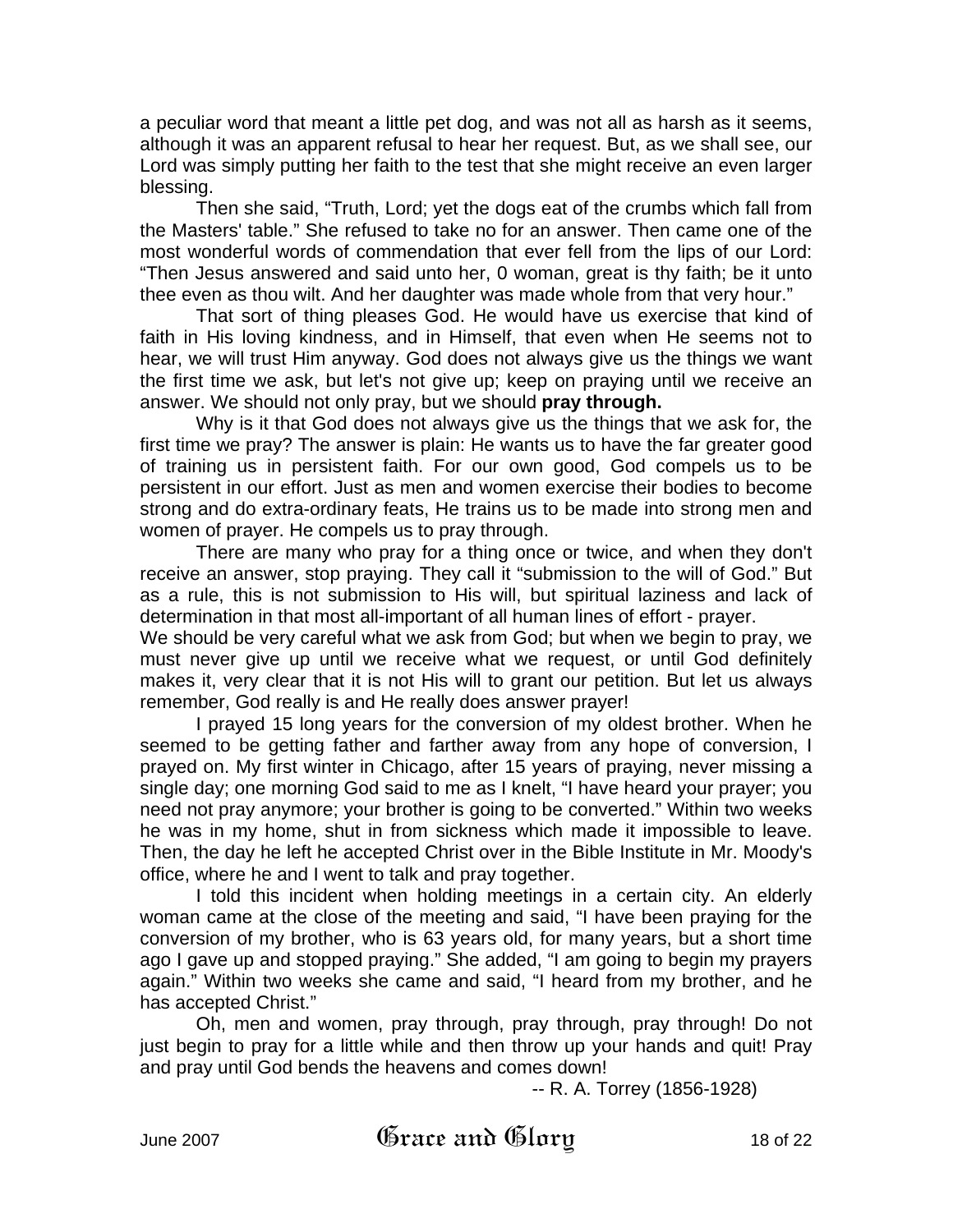#### \* \* \* \* \* \* \* \* \* \* \* \* \* \* \* \* \* \* \* \* \* \* \* \* \* \*

#### GOD HAS A POSITIVE ANSWER

You say: "It's impossible." God says, "All things are possible" (Luke 18:27). You say: "I'm too tired." God says: "I will give you rest (Matthew 11:28-30). You say: "Nobody really loves me." God says: "I love you." (John 3:16; 13:1). You say: "I can't go on." God says: "My grace is sufficient." II Corinthians. 12:9; Psalms 91:15).

You say: "I can't figure things out." God says: "I will direct your steps." (Proverbs 3:5-6).

You say: "I can't do it." God says: "You can do all things through Christ" (Philippines 4:13; II Corinthians 9:8)

You say: "I'm not worth it." God says: "It will be worth it all." (Romans 8:28) You say: "I can't forgive myself." God says: "I forgive you" (I John 1:9; Rom. 8:1). You say: "I can't manage." God says: "I will supply all your needs." (Phil. 4:19) You say: "I'm afraid." God says: "I have not given you a spirit of fear." (II Tim. 1:7) You say: "I'm always worried and frustrated." God says: "Cast all your cares on ME." (I Peter 5:7)

You say: "I'm not smart enough." God says: "I will give you wisdom." (I Cor. 1:30)

## *THINGS OF... OTHERS*

#### **Jack W. Bannister**

**"Let nothing be done through strife or vain glory; but in lowliness of mind let each esteem other better than themselves. Look not every man on his own things, but every man also on the things of others." -- Philippians 2:3-4** 

These weighty words were written by the great Apostle Paul, who through many years of suffering and deep experiences with the Lord learned this lesson. The last word of Verse 4 is "others." This was the overpowering, dominating note in the life of Jesus, who lived for others and died for others. Selfishness He knew not. "The Son of man came not to be ministered (waited upon) unto, but to minister (wait upon, or serve), and to give His life a ransom for many (for others)" -- Mark 10:45. Unselfish devotion for the good of others, summed up His whole life. He said, "I am meek and lowly in heart" (Matthew 11:22). The mind of Christ is the lowly mind. This attitude of heart, Paul possessed. He drank deeply of the Spirit of Christ, thereby exemplifying the meekness of the lowly Jesus:

In Acts 21:18-26, Paul puts this spirit of "others" on exhibition. "Then Paul took the men, and the next day purifying himself with them entered into the temple, to signify the accomplishment of the days of purification, until that an offering should be offered for every one of them" (Vs. 26). Why did Paul permit this? We must first consider his motive. These men at Jerusalem had not been liberated completely from the shadows of the law, because their leaders, such as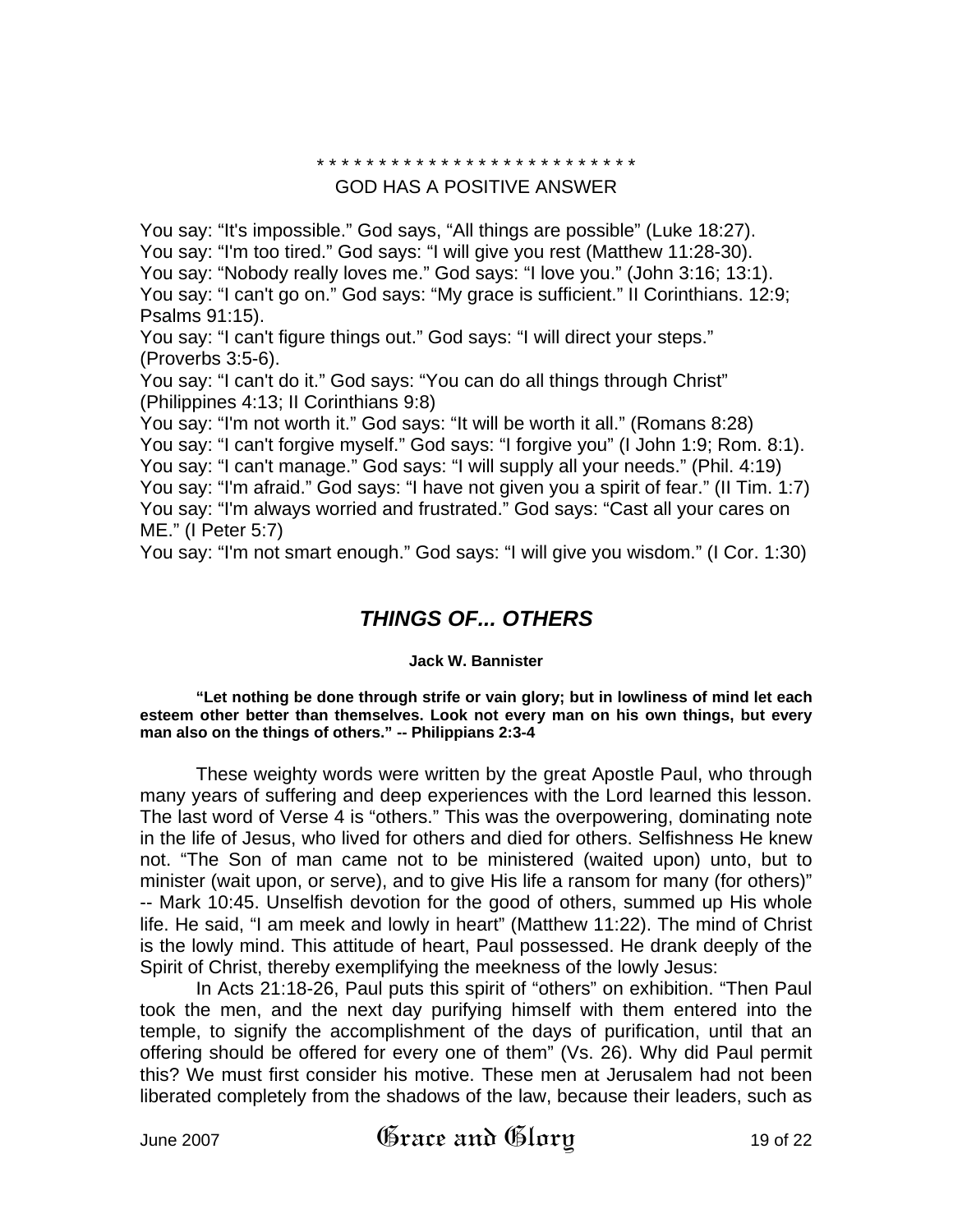James and the elders, although saved men, did not teach the full results of Calvary. Why did not Paul say, "You know better than that, James! You know I don't attempt to keep the law!" Why didn't Paul correct James as he did Peter, as recorded in Galatians 2:12-18? Peter was trying to bring Gentiles under the law by his actions. These men in Jerusalem did not understand the message of Grace, a Paul preached it. Paul was not compromising the Truth He was using this opportunity to tell those men the truth concerning the offering made for them. This was chance to tell those men what other teachers failed to do that all the Jewish offerings were representative of the sacrifice of Christ for them. Paul, using Holy Spirit wisdom, seized this opportunity to glorify Jesus.

And so it is today. There are some, who knowing, the Word and ways of the Lord, make everything bend to the furtherance of the cause of Christ. A knowledge of the Word, though absolutely necessary, is not enough. We must also remember in ministering the Word of God that we are dealing with human beings, not computer: People are largely influenced by habits, environment education, and by measure of intellectual and spiritual comprehension. Maybe, some have not been exposed to the Truth as long as we have, therefore are not as quick to absorb it as we think they should. We must make allowances in such cases. Some people with limited experience make the statement, "I don't care what people think." We should care. If we don't, a day may comp when no one will listen to us. We are to minister to the saints and care for their needs. As ministers, we may be called upon to say, or to do certain things which w would not ordinarily do; but if we are real minister (servants), we will lay aside our feelings and desires, for the sake of others. This is not compromising any more than the things that Jesus and Paul did.

One day the Lord's disciples were eating corn of the Sabbath and they were taken to task for it. Jesus related the incident in which David went into the holy place and ate the bread meant only for the priests I Samuel 21). And, Jesus defended him for it. David was getting the food for his followers who were hungry. Others is what motivated him to do that. There is more to the Scriptures than just quoting them. There is no cu and dried method to being a blessing to others. We must meet them on their own ground and work from there. They are individuals with different characteristics and tastes, and we must act accordingly.

There is a vast difference in the approach of Jesus when He witnessed to Nicodemus in John 3, and the way He talked with the woman of Samaria in John 4. To Nicodemus, He was firm, because this man was a teacher of the Law, and should have known the truth. To the woman at the well, He was tender, because she was weak, and longed for something or someone to help her. Jesus was successful in dealing with both of them, because He approached them as individuals on their own ground. These two instances are certainly a lesson in witnessing if we want to learn how to do it.

Back to the Apostle Paul. He reprimanded the Galatian Church for going back to the shadows of the law, because they should have known better. He had taught them the Truth of Grace. Read his epistle to them. Yet, at this time, he went along with James' request. There are those who obtain a knowledge of the Word, but lacking a well-rounded experience, become a little uppity. This is more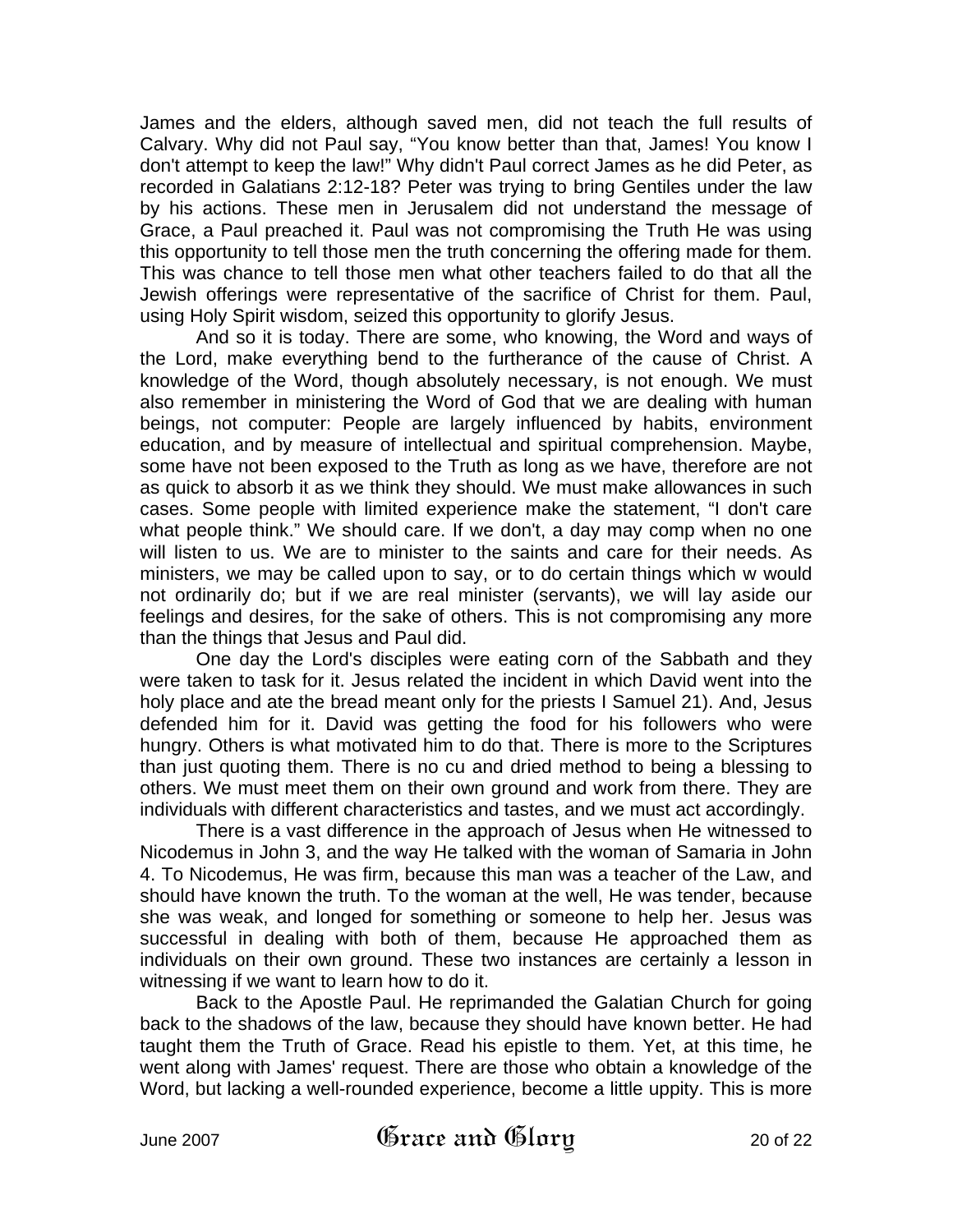manifest in younger saints. In their zealousness to be true to the written Word, they neglect the Spirit of the Word. They seek to instruct others who are older and wiser than they. Preaching, or teaching the Word of God, places a great responsibility on the messenger. We are not playing church; we are dealing with the souls of people and their eternal future.

Returning to the Scripture Verse at the beginning of this article - "look on the things of others," - this is how we do it. By menial service we render, doing the little undesirable things, the things from which others shrink, forgetting ourselves, we are able to be a blessing to others. We must always consider others instead of ourselves.

#### \*\*\*\*\*\*\*\*\*\*\*\*\*\*\*\*\*\*\*

God pours His love into our hearts to flow out to others. \*\*\*\*\*\*\*\*\*\*\*\*\*\*\*\*\*\*\*

# **Stop Worrying About Money**

Never waste another day feeling down about money o the weather. If you can clear the clouds in these two common areas of aggravation, you will be well on your way to faith filled living.

Rise each morning thanking God for clouds o sunshine, heat or cold, and you're sure to have a better day. Lift your heart in praise to God for His provision so far in life and your financial fears will fly away.

Money concerns are common to all. And the love o money can be a danger to those of all financial position: producing greed, bitterness, irritability and poor health.

John D. Rockefeller, the wealthiest man of his time pursued money with a passion. By the time he was 33, he ha• made his first million. At 43, he controlled the largest business on earth. At 53, he was the only known billionaire in th world. In spite of having all of this money, however, he wa unhappy because his money had him.

Once Rockefeller shipped \$40,000 worth of grain across Lake Erie without insurance because he thought the \$150 premium was too high. That night a vicious storm rage over the lake, endangering his investment and making him s concerned about the load of grain that when his partner, George Gardener, arrived at their office, he found John D. pacing the floor anxiously.

Gardner immediately went out to buy insurance on the jeopardized cargo, if possible, while Rockefeller kept pacing and fretting. Upon arriving back at the office, however, he found his partner in an even worse state of mind. A telegram had come saying the ship had arrived safely at its destination. Rockefeller was now so upset over having wasted the money on insurance that he had to go home and spend the day in bed.

At the age of 53, Rockefeller's health was so bad the he wasn't expected to live another year. Worrying about money had nearly destroyed him. Then this unhappy ma recognized the destructive power money was exercising over him